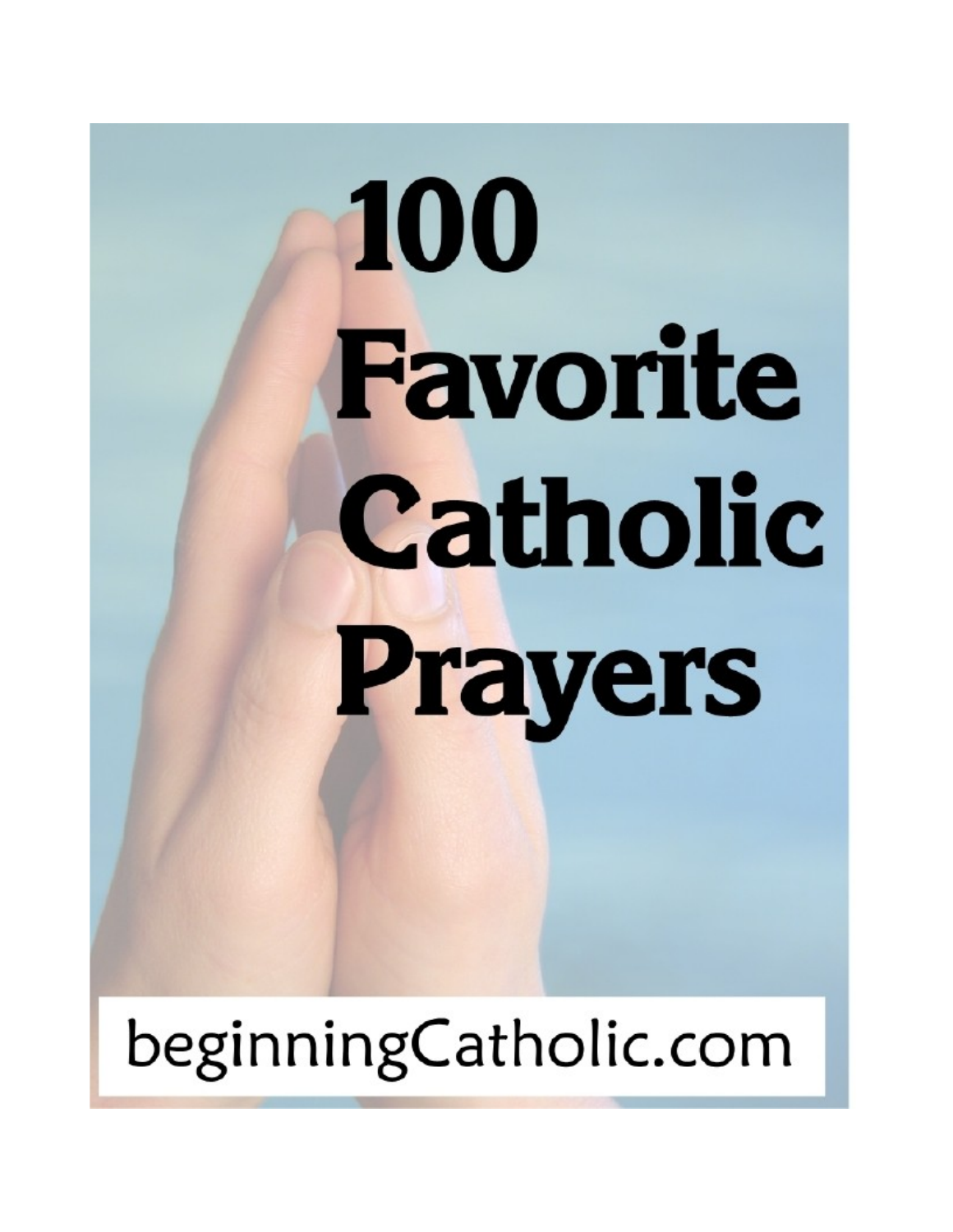#### **100 Favorite Catholic Prayers**

Selected and Edited by Michael Stapp [www.beginningCatholic.com](http://www.beginningCatholic.com/)

Copyright © 2006, beginningCatholic.com

Selected and re-published from: Treasury of Prayer by Lawrence G. Lovasik, S.V.D. Divine Word Missionary Previously published in 1954

- IMPRIMI POTEST: Rev. Robert C. Hunter, S.V.D. Provincial, Girard, PA
- NIHIL OBSTAT: A.H. Wiersbinski, LL.D. Censor
- IMPRIMATUR: ✠ John Mark Gannon, D.D., D.C.L., LL.D. Archbishop, Bishop of Erie October 5, 1954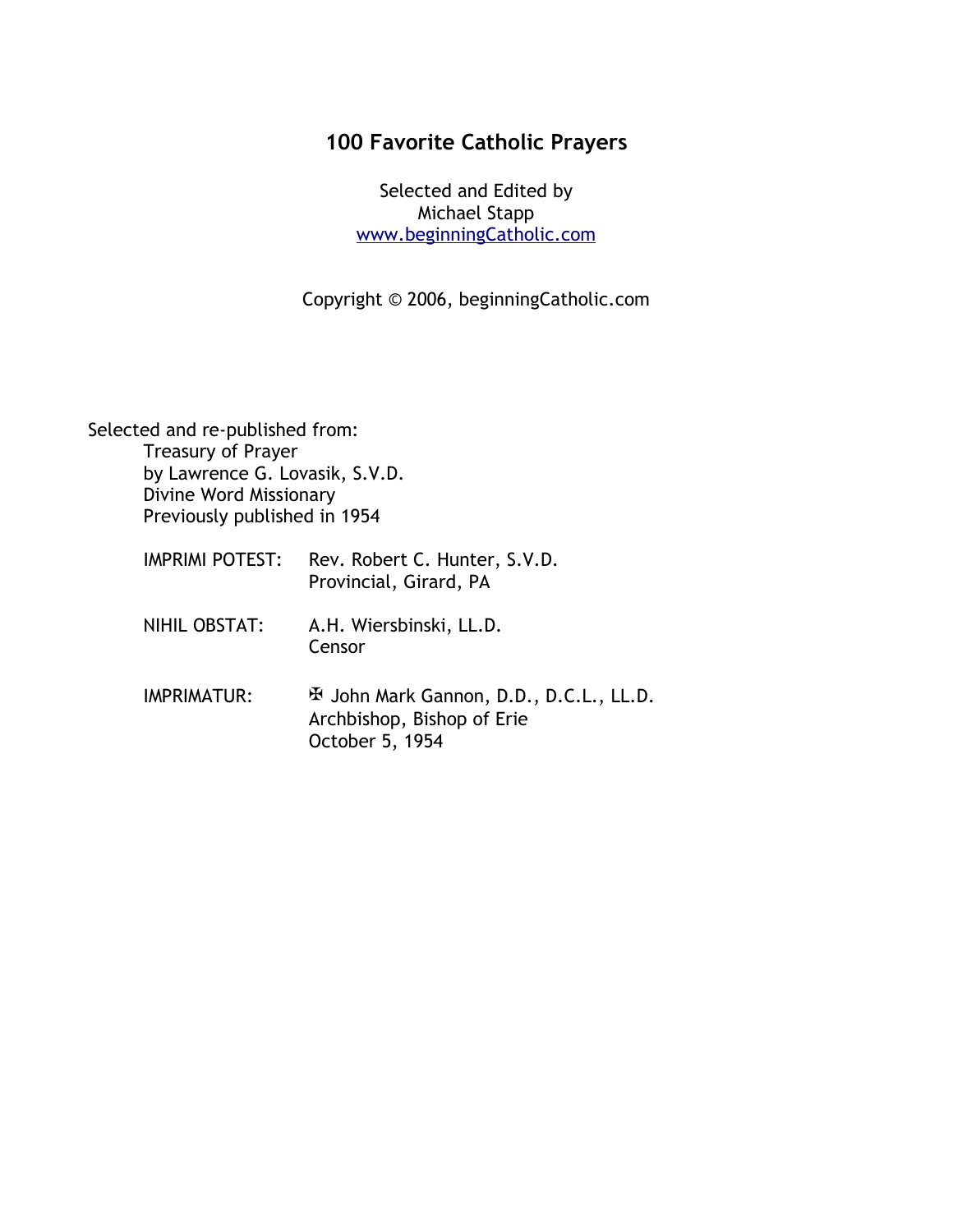# **Editor's Foreword**

Written, or *formulaic* prayers, are an outstanding school of prayer.

In following them, we learn how to pray.

The Our Father is the best example, the "most perfect of prayers" (Catechism, 2773). Christ himself gave it to us, saying "Pray then like this: Our Father..." (Mt 6:9)

Jesus gave us much more than a simple formula to repeat mechanically. "As in every vocal prayer, it is through the Word of God that the Holy Spirit teaches the children of God to pray to their Father." (Catechism, 2766)

- St. Paul: "...The Spirit helps us in our weakness; for we do not know how to pray as we ought...." (Rom 8:26)
- The Psalms themselves are beautiful written prayers. Inspired by the Holy Spirit, they are "the book in which The Word of God becomes man's prayer.... The Psalms both nourished and expressed the prayer of the People of God." (Catechism, 2586)

And that is why we use written prayers: they nourish and express our individual prayers.

This collection of prayers is a small sampling of the great treasure of written prayers from the Catholic Church's long history. This eBook is a special beginningCatholic.com republication of prayers from Father Lovasik's vast treasury of written prayers. I've selected some of the most popular prayers for this eBook, as well as some of the most useful for beginning Catholics and those looking to deepen their faith.

These prayers have been beloved and used by many generations of Catholics.

Please, **USE** these prayers!

Let them teach you, and let them lead you in raising your heart and soul to the Lord.

Michael Stapp beginningCatholic.com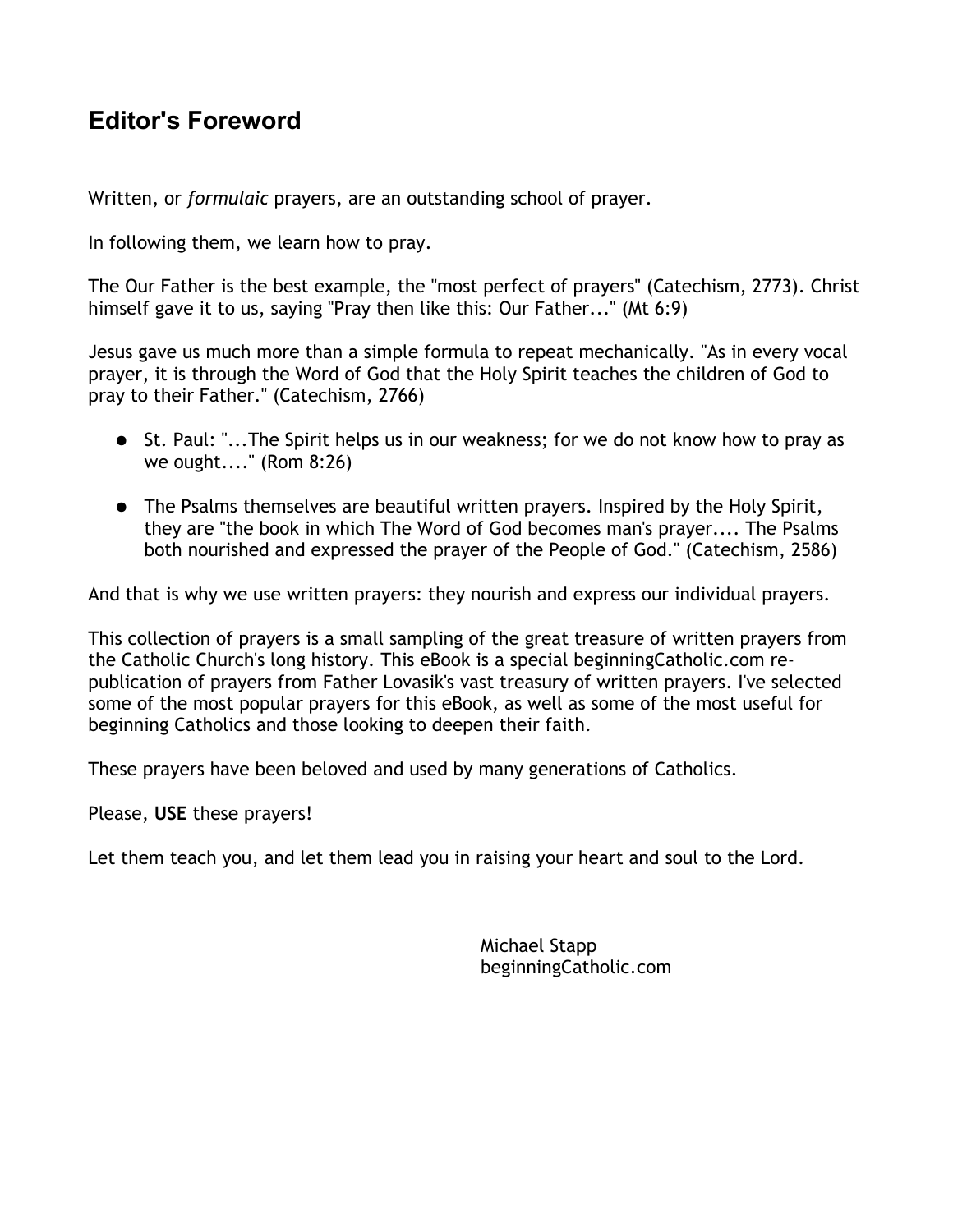## **Author's Introduction**

God has appointed, in addition to the Sacraments, **prayer** as the source of grace. He has made prayer an absolute condition for the bestowal of the graces you need for your sanctification and salvation. It is a fundamental principle of religion that if you pray well, you will live well. Much prayer, much grace; little prayer, little grace; no prayer, no grace.

Jesus gave His solemn promise that your prayers would be heard if you prayed with faith, confidence, perseverance, and resignation to the will of God. "Ask, and it shall be given you; seek, and you shall find; knock, and it shall be opened to you. For everyone who asks, receives; and he who seeks, finds; and to him who knocks, it shall be opened" (Matt. 7:7). "All things whatsoever you ask in prayer, believe that you shall receive, and they shall come to you" (Mark 11:24).

The purpose of this book is to encourage you to pray. It contains a large variety of the finest and most loved prayers, the majority of which have been enriched with indulgences. These prayers have been simplified to make them more personal. May you find in them a treasury of richest graces to help you to deepen your union with God, Our Lady, and the Saints, and thereby to sanctify and save your soul.

> Father Lawrence C. Lovasik, S.V.D. Feast of the Annunciation, March 25, 1954 Sacred Heart Mission Seminary Girard, Pennsylvania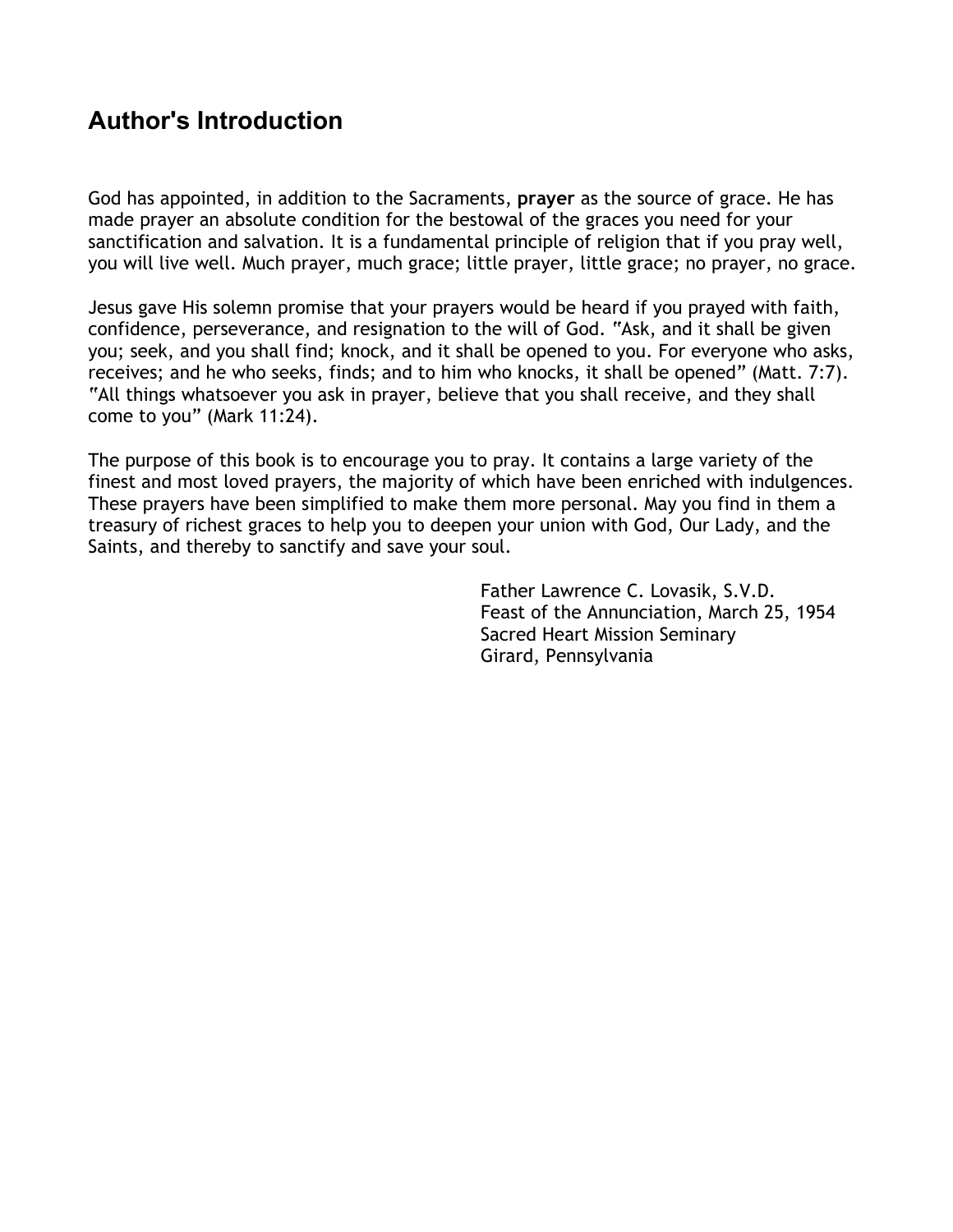# **Table of Contents**

| Love. 32 |  |
|----------|--|
|          |  |
|          |  |
|          |  |
|          |  |
|          |  |
|          |  |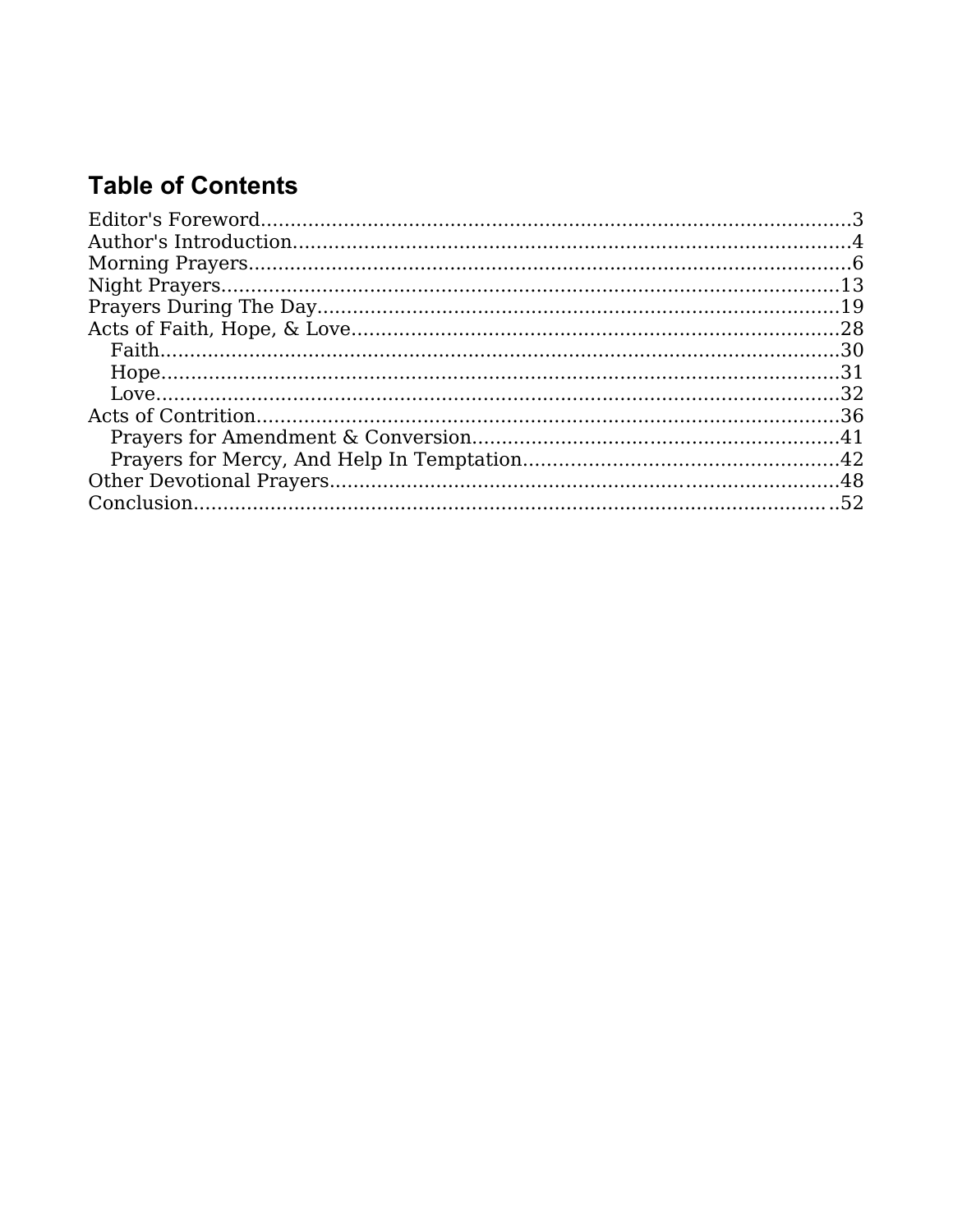# **Morning Prayers**

Morning prayer is a quick way to offer yourself and your whole day to God.

It is a choice to begin anew each day, and to clearly choose God at the very start of the day.

Some people make a simple and informal prayer as soon as they wake up: "I will serve you, Lord"; or "Lord, help me to love and serve you today"; or even just "*serviam*" (Latin for "I will serve").

Whatever prayers you choose, the important thing is to greet the Lord anew each morning, and to offer yourself to him. This will also remind you each morning of your guiding principle in life: to love and serve the Lord.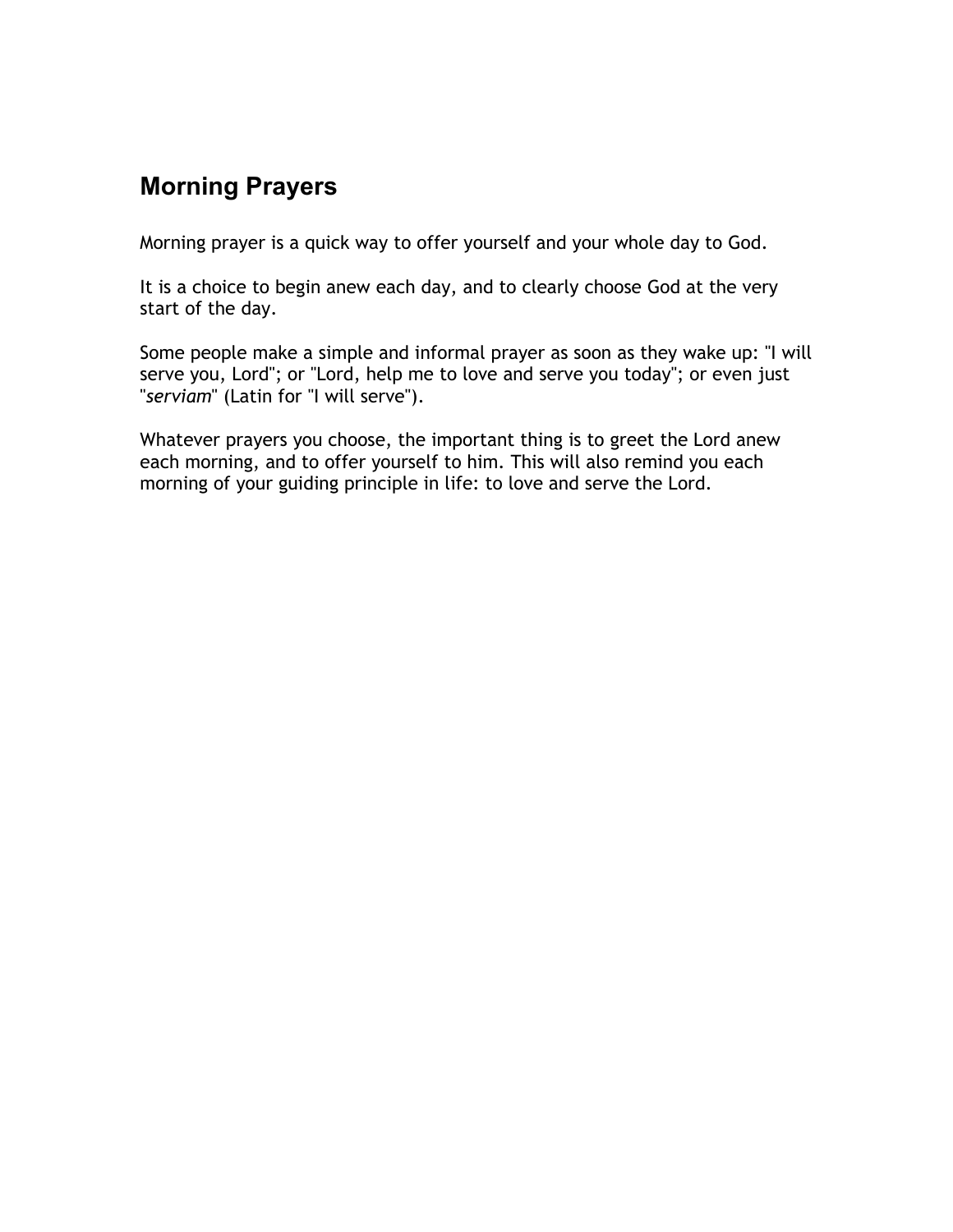Angel of God, my guardian dear, to whom His love commits me here, Ever this day be at my side, to light and guard, to rule and guide. Amen.

### *2 Morning Offering of St. Therese of the Child Jesus*

My God, I offer You all my actions of this day for the intentions and for the glory of the Sacred Heart of Jesus. I desire to sanctify every beat of my heart, my every thought, my simplest words and works, by uniting them to Its infinite merits. I wish to make reparation for my sins by casting them into the furnace of Its merciful love.

My God, I ask of You, for myself and for those whom I hold dear, the grace to fulfill perfectly Your holy Will, to accept for love of You the joys and sorrows of this passing life, so that we may one day be united together in heaven for all eternity.

Amen.

*3*

Merciful Lord, You are never weary of speaking to my poor heart. Grant me grace that, if today I hear Your voice, my heart may not be hardened.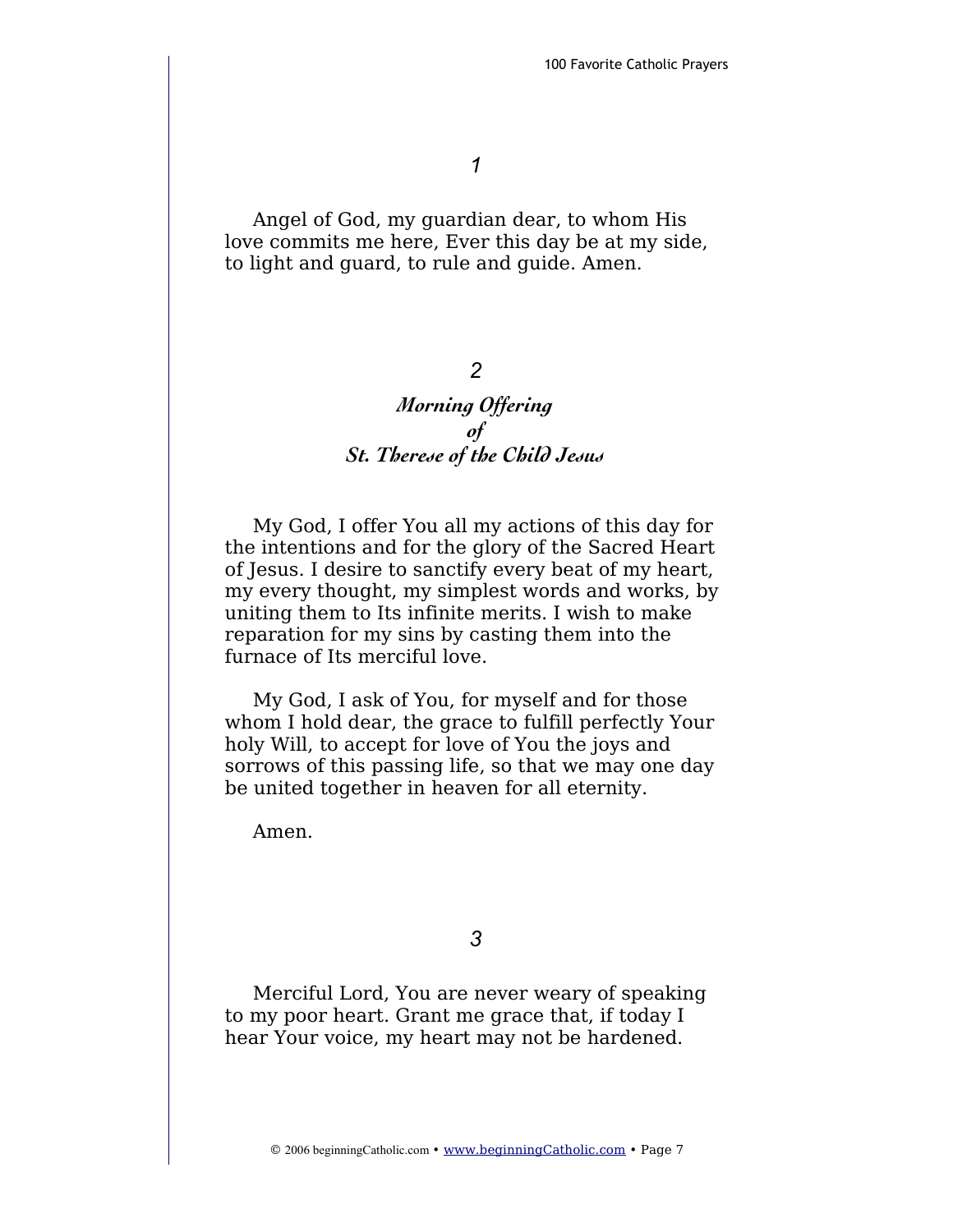Come, Holy Spirit, enlighten my mind and strengthen my will that I may say my prayers devoutly.

Most Holy Trinity, I adore You with childlike reverence and love. I praise and thank You for the great love and fatherly kindness in which You have created, redeemed, and sanctified me. With my whole heart I thank You for having preserved me during the past night and for having granted me this new day. Out of gratitude for all these graces and favors, I wish to love You with my whole heart, my whole soul, my whole mind, and all my strength.

My God, I dedicate to You anew my body and my soul. I offer up to You all my thoughts and words, actions and sufferings of this day, to please You, to honor You, to give You thanks for all the graces received, to make reparation for all the offenses committed against You, and to implore the triumph of the Church, especially the conversion of pagans and sinners, and the fulfillment of all the intentions of the Sacred Heart of Jesus.

Jesus, my Divine Redeemer, in Your Sacred Heart, in Your blood shed for us, in all Your holy labors here on earth, and in all the Holy Masses which will be offered throughout the whole world today, I commend my actions, as well as those of my relatives and of all mankind. I also desire to gain today as many indulgences as I can.

Holy Spirit, Guide and Ruler of hearts, fill my weak heart with the strength of Your all-powerful grace, so that today all my actions may be in accord with Your divine will.

Holy Virgin Mary, Mother of Jesus and my Mother, keep me from all sin. Protect me in all dangers of soul and body. Help me today to perform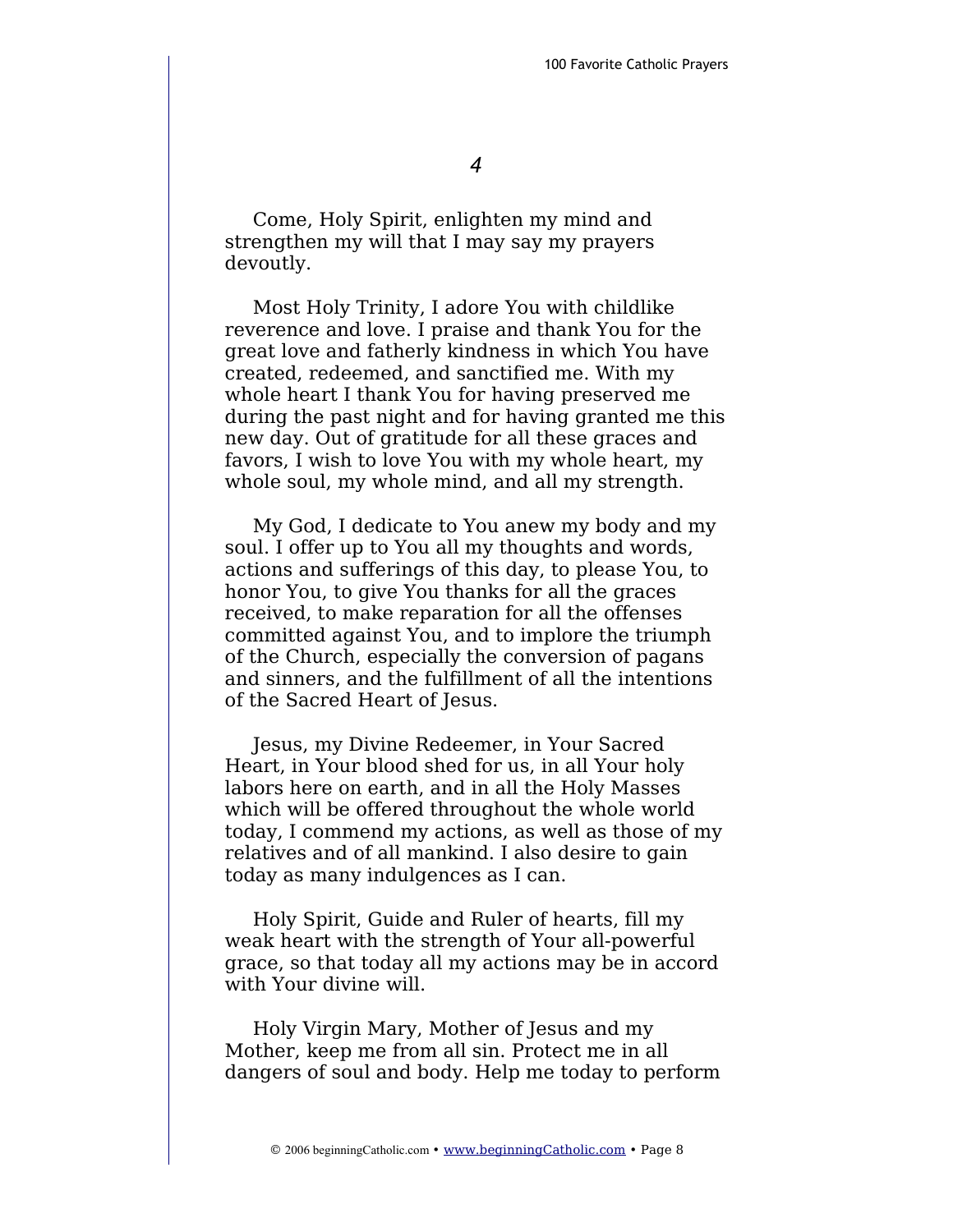my duties most faithfully so that I may glorify God and save my soul.

Praised be Jesus Christ, now and forever. Amen.

#### *5 Morning Offering of St. Edmund*

O Lord, into Your hands and into the hands of Your holy angels, this day I entrust my soul, my relatives, my benefactors, my friends and enemies, and all Your Catholic people.

O Lord, by the merits and prayers of the Blessed Virgin Mary and of all Your saints, keep us today from all evil and unruly desires, from all sins and temptations of the devil, from a sudden and unprovided death, and from the pains of hell.

Enlighten my heart with the grace of Your Holy Spirit. Grant that I may ever be obedient to Your commandments. Let me never be separated from You, O God, who live and reign with God the Father and the same Holy Spirit forever.

Amen.

*6*

Lord, we beg of You, go before us with Your gracious Inspiration in all our doings, and help us with your continual assistance, that our every prayer and work may begin from You, and be duly ended by You. Through Christ our Lord. Amen.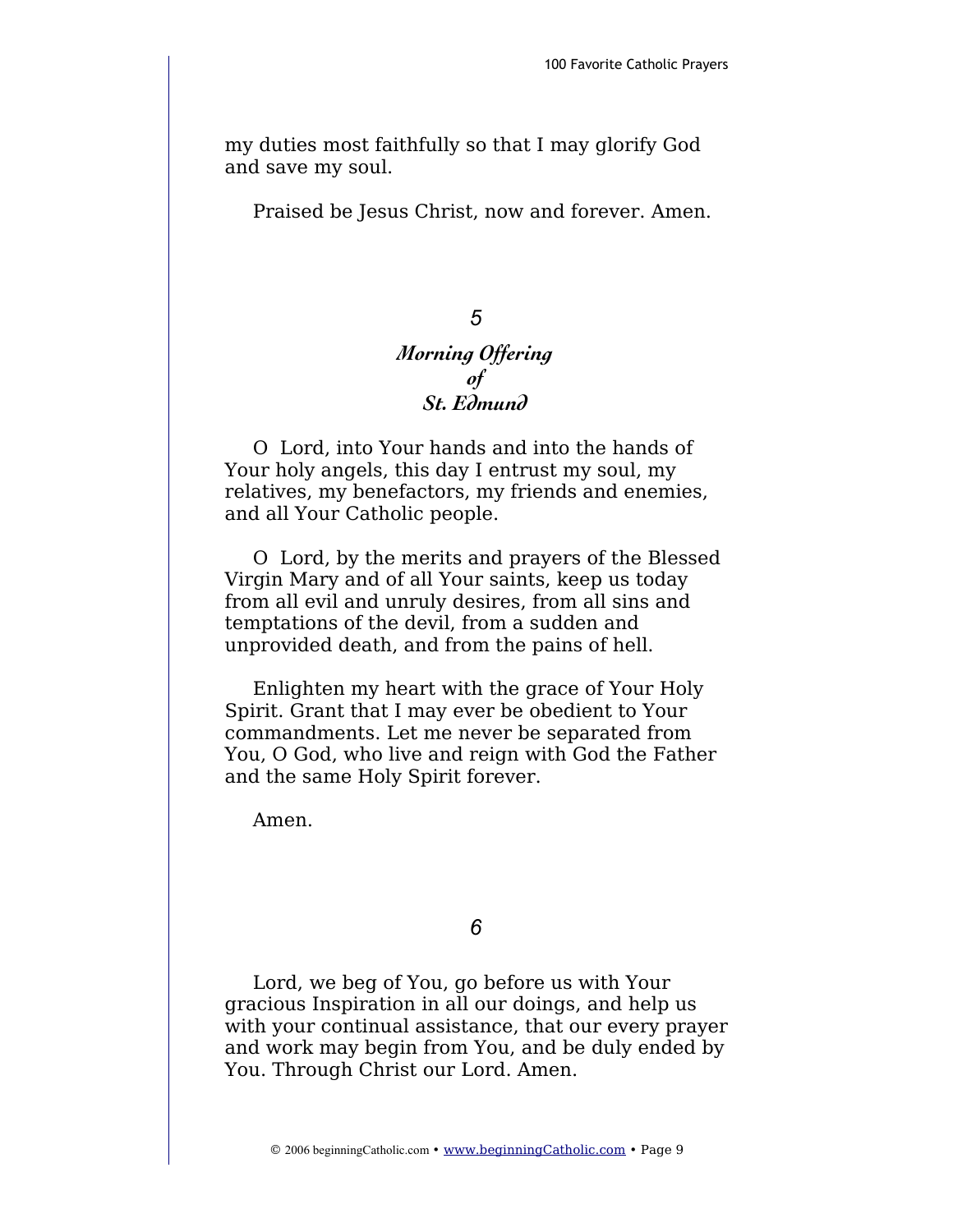My God, I adore You, and I love You with all my heart. I thank You for having created me, made me a Christian, and preserved me this night. I offer You the actions of this day. Grant that all of them may be in accordance with Your holy Will and for Your greater glory. Protect me from sin and from all evil. Let Your grace be always with me. Amen.

Lord Jesus Christ, in union with that divine intention with which You offered to God Your praises on earth through Your most Sacred Heart, and now offer them in the Sacrament of the Eucharist everywhere even to the end of time, I most gladly offer You throughout this entire day, all my thoughts and intentions, all my affections and desires, all my words and deeds, in imitation of the most holy heart of the Blessed Virgin Mary Immaculate.

*9*

My God, I adore You, and I love You with all my heart. I thank You for having created me, made me a Christian, and preserved me this night. I offer You the actions of this day. Grant that all of them may be in accordance with Your holy Will and for Your greater glory. Protect me from sin and from all evil. Let Your grace be always with me. Amen.

*<sup>8</sup>*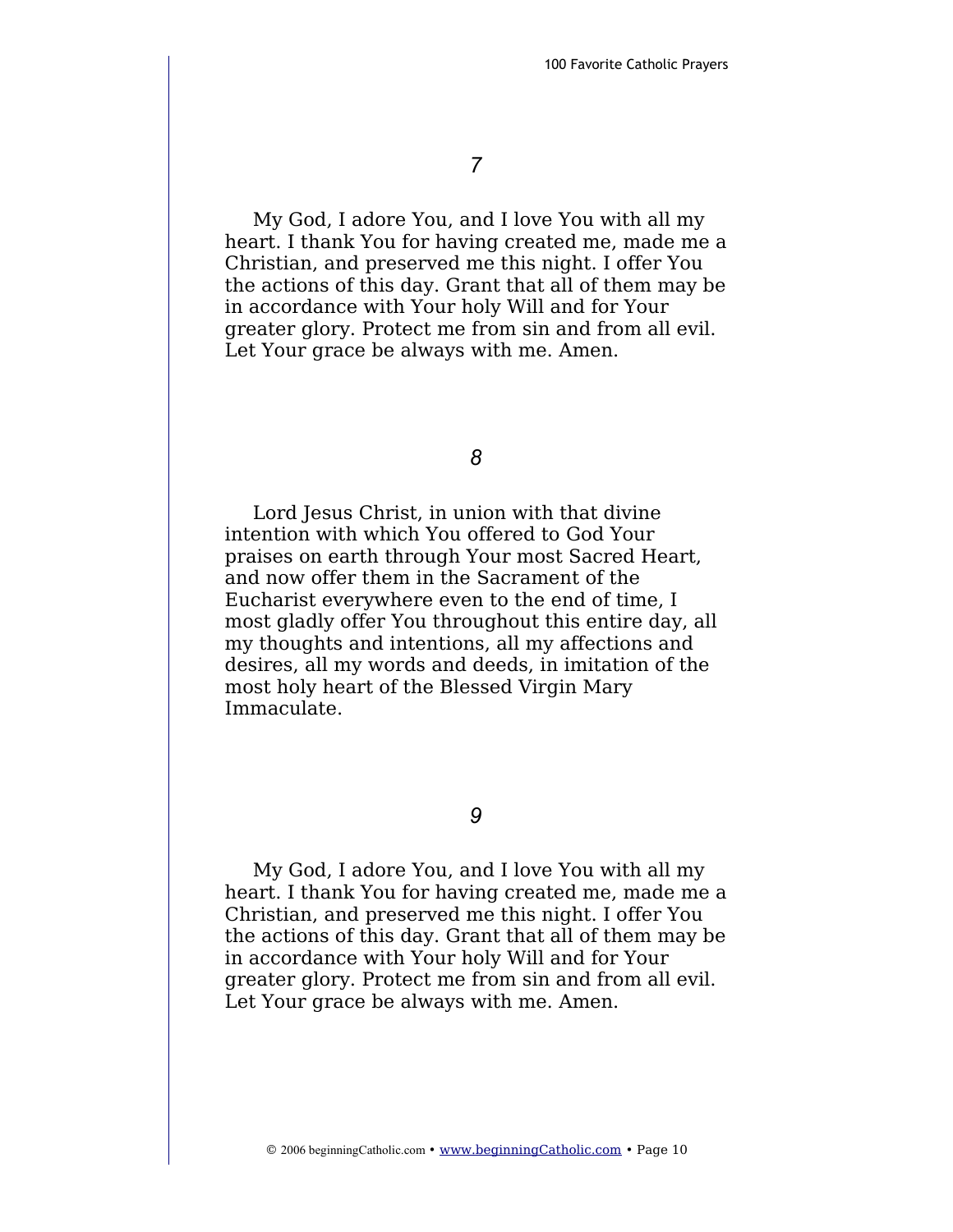Lord Jesus, I unite myself to Your perpetual, unceasing, universal Sacrifice. I offer myself to You every day of my life and every moment of every day, according to Your most holy and adorable Will. Since You have been the Victim of my salvation, I wish to be the victim of Your love. Accept my desire, take my offering, and graciously hear my prayer. Let me live for love of You; let me die for love of You; let my last heartbeat be an act of perfect love.

#### *11*

Lord God Almighty, You have brought us safely to the beginning of this day. Defend us in it by Your mighty power, that this day we may not fall into sin, but that all our words may be spoken and all our thoughts and actions directed in such a manner as always to be pleasing in Your sight. Through Christ our Lord. Amen.

#### *12*

O Lord, deign to keep us from sin this day.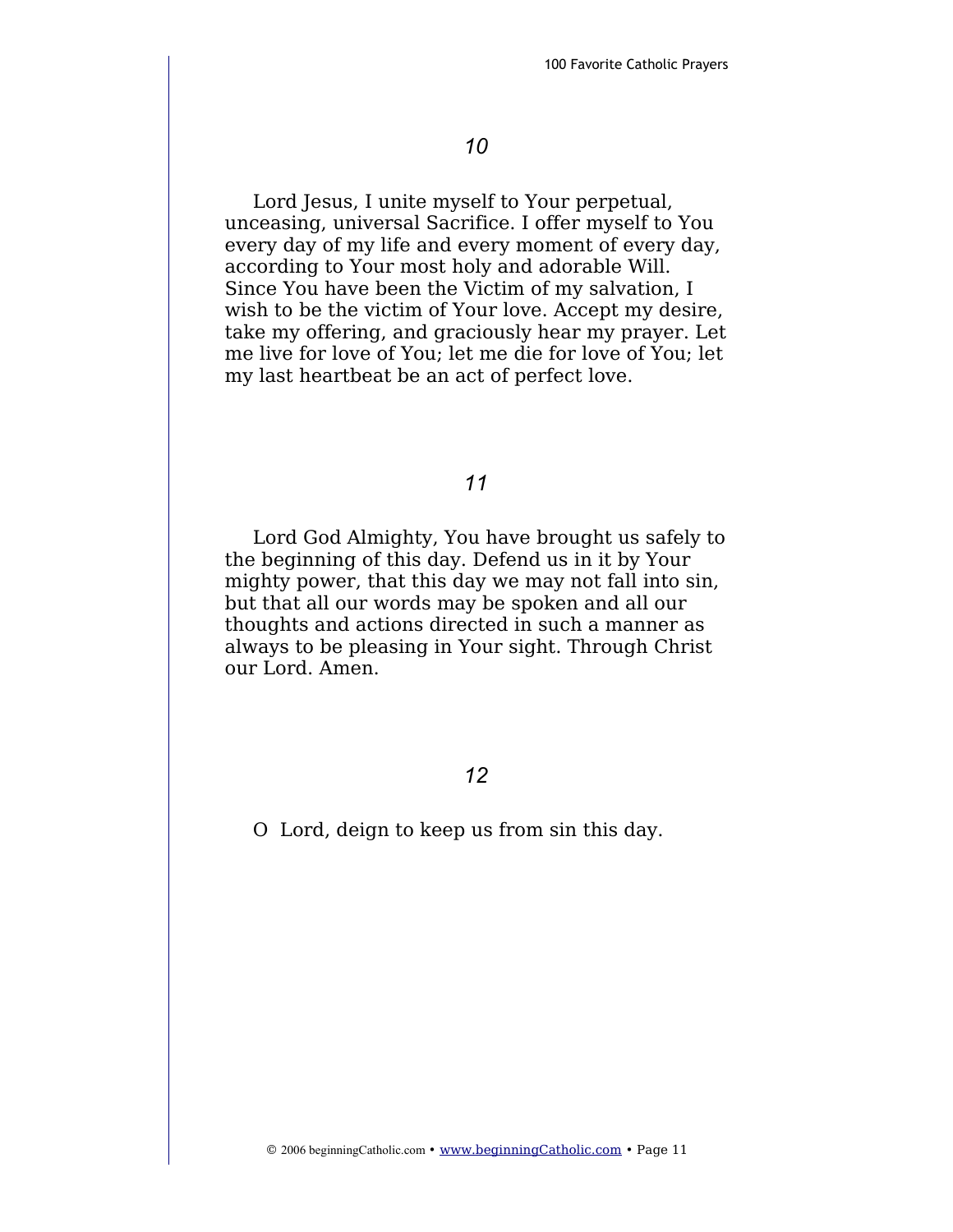I offer You, dear Jesus, Each action of today: My prayers, my work, my sufferings Accept them now, I pray.

I offer You, dear Jesus, The moments as they pass; I join with feeble heart's desire, With Yours in Holy Mass.

And while Your Heart, dear Jesus, For sinners ever pleads, I offer You, through Mary, A decade of her beads.

And to Your own, dear Jesus, My poor heart closely bind, In love and reparation For sins of all mankind.

Take then my gift, dear Jesus, Take all I have to give; Oh, would that I could give my life, Within Your Heart to live.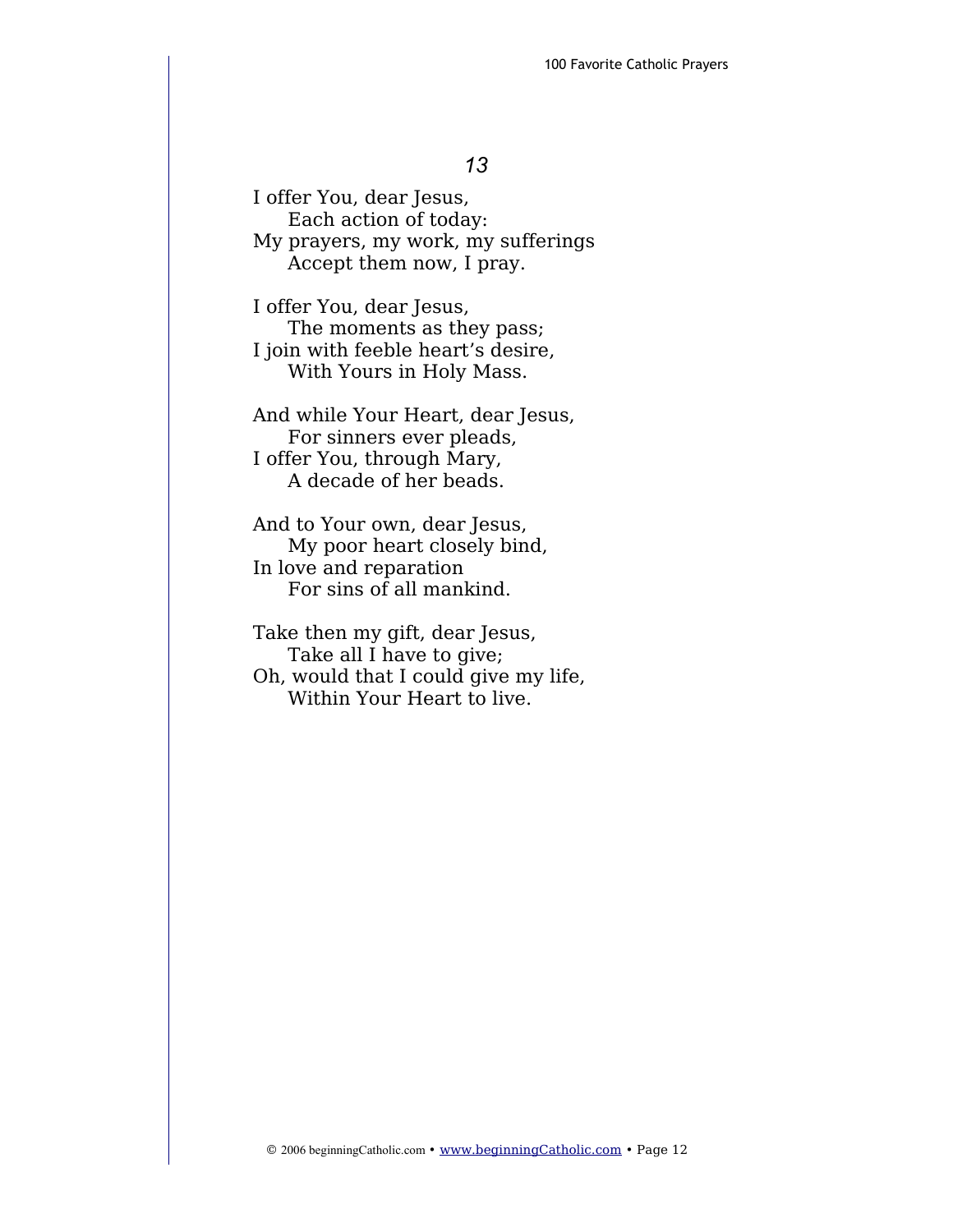# **Night Prayers**

In developing a habit of daily prayer, one very important time is just before going to bed. This is an opportunity to spend a few brief minutes reviewing the day with the Lord.

This set of night prayers gives you a good selection of common prayers used to close the day. Whether used as a part of a daily examination of conscience, or simply used as a family prayer before heading off to bed, these prayers can help you review your daily progress in loving and serving God.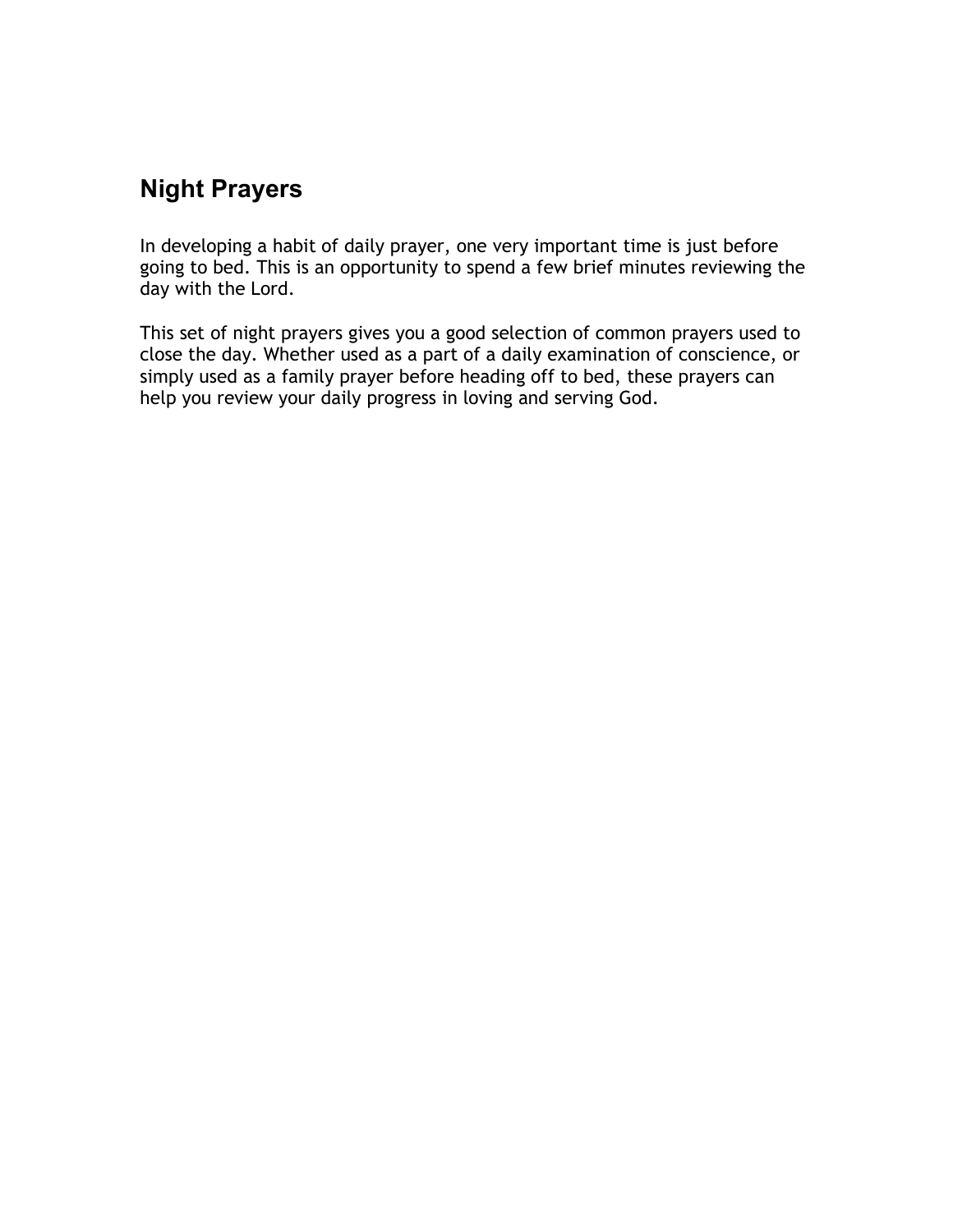#### *Night Blessing of St. Alphonsus Liguori*

Jesus Christ, my God, I adore You and thank You for all the graces You have given me this day. I offer You my sleep and all the moments of this night, and I beg of You to keep me without sin. Therefore, I put myself within Your sacred Side and under the mantle of Our Lady, my Mother. Let Your holy angels stand about me and keep me in peace; and let Your blessing be upon me.

#### *15*

I adore You, my God, and I love You with all my heart. I thank You for having created me, for having made me a Christian, and for having preserved me this day. Pardon me for the evil I have done today. If I have done anything good, be pleased to accept it. Protect me while I take my rest and deliver me from all dangers. May Your grace be always with me. Amen.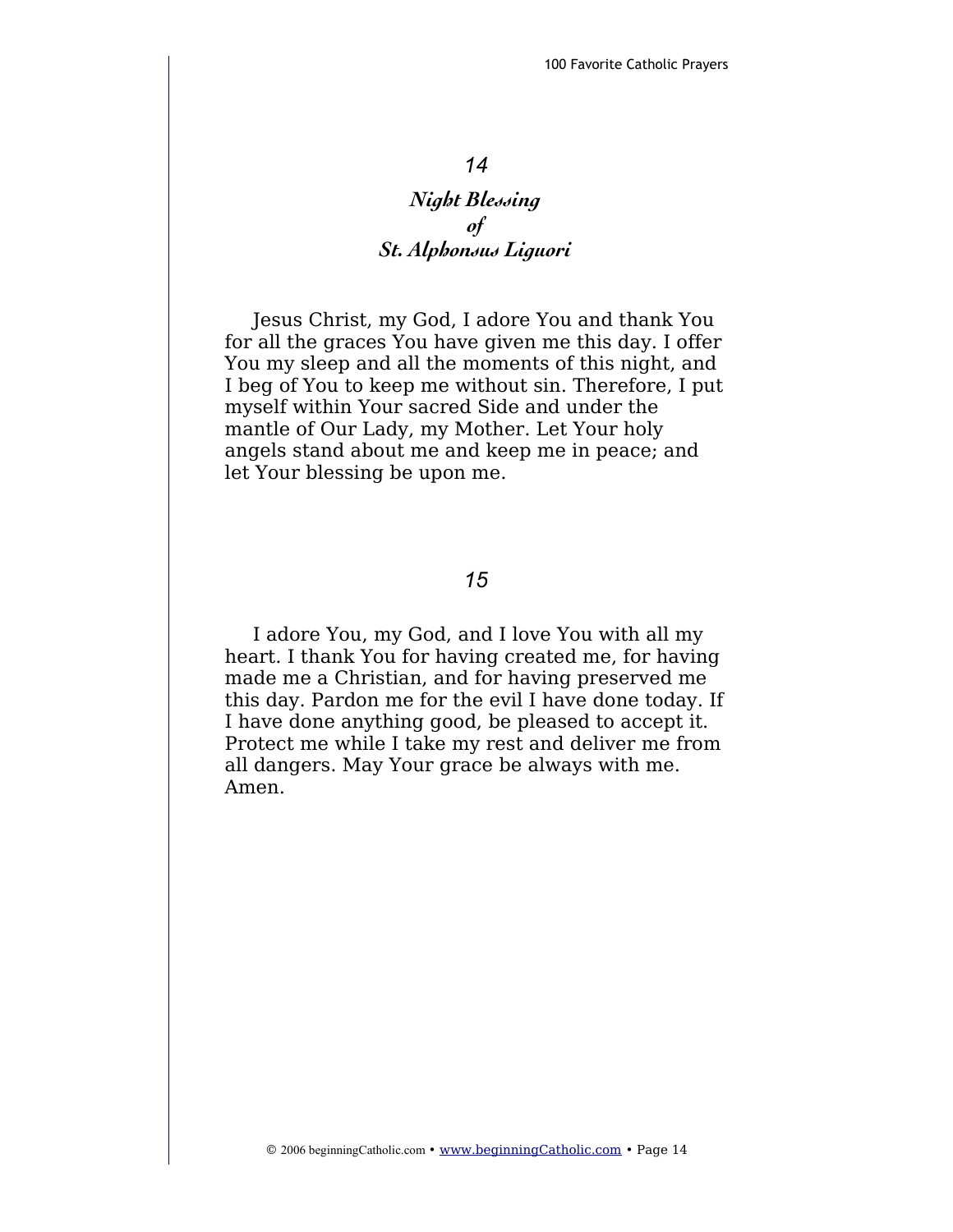O Lord, we pray You to visit this home and drive far from it all snares of the enemy. Let Your holy angels dwell in it to preserve us in peace; and let Your blessing be always upon us. Through Christ our Lord. Amen.

#### *17*

O Lord, deign to keep us from sin this night.

#### *18*

Come, Holy Spirit, enlighten my mind and strengthen my will that I may say my prayers devoutly.

My God and Father, praise and thanks to You for the undeserved love with which You have protected me today in so many dangers of body and soul and for all the graces and favors I have received from You. This day has now passed, but my works shall follow after me. Grant that when my last hour comes, all evil may be atoned for, and all the duties You have entrusted to me may be faithfully finished.

Holy Spirit, enlighten my mind that I may clearly see my sins; move my heart that I may be truly sorry for them and amend my life.

(Pause to examine your conscience.)

My God and Father, have mercy on me according to Your great mercy. I am deeply sorry for all my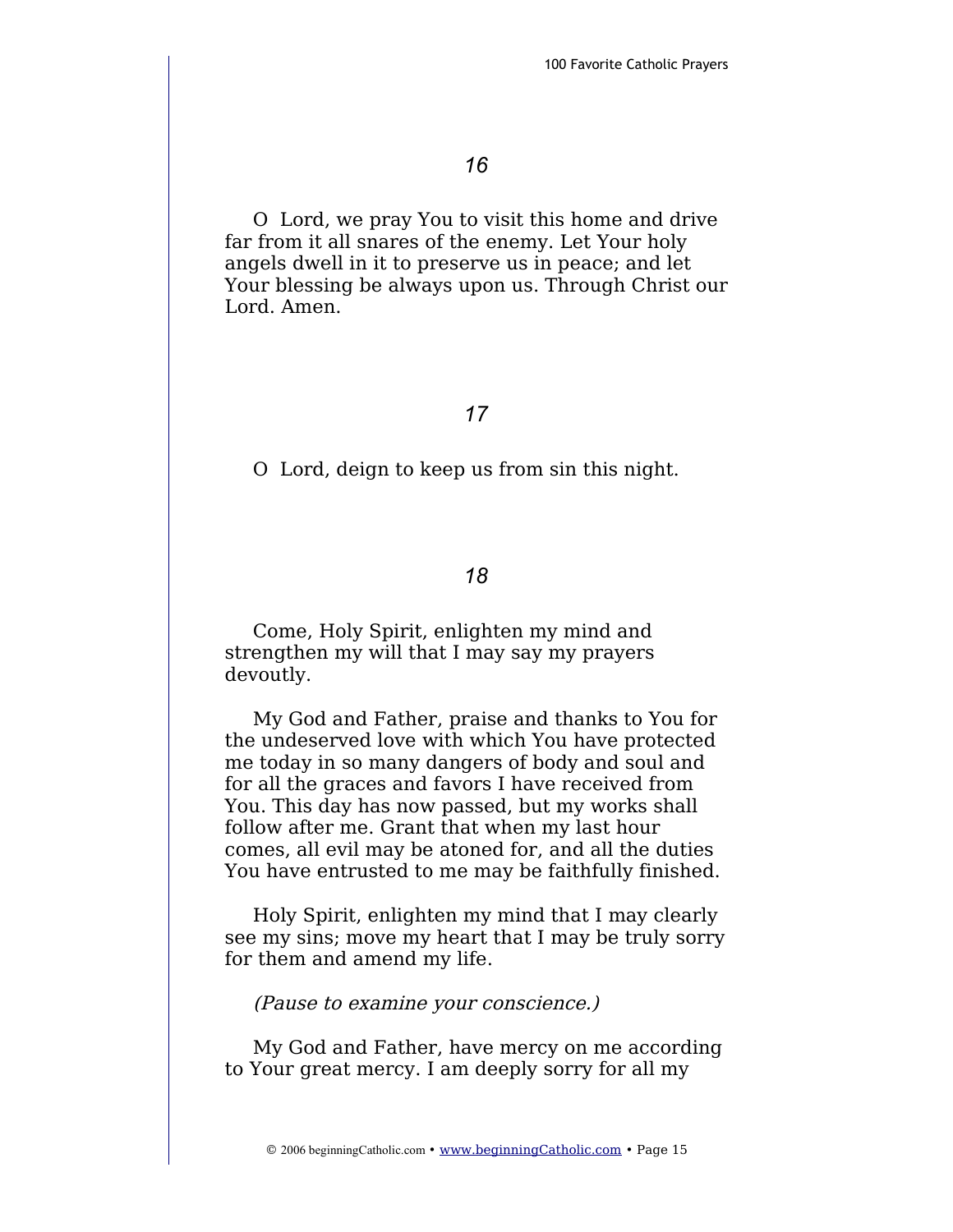sins, because I have deserved to) be punished by You, the all-knowing and just Judge, in this life and in the life to come, but much more because I have offended and grieved You, the most high and most lovable Good. Pardon me, O God! I am firmly resolved never to offend You again. Help me with Your grace.

Eternal Father, I offer You the Precious Blood of Jesus Christ in atonement for my sins and for all the intentions of our Holy Church.

God Holy Spirit, Father of love and holiness, fill my heart with the fire of Your love, that I may serve You with a chaste body and please You with a pure heart.

In Your name, O Lord, I take my rest. Grant that my every breath may praise and glorify You. Have mercy on the sick, on poor sinners now in the sleep of spiritual death, on all men who need Your help, as also on the suffering souls in purgatory. And to me grant the grace that I may always rest in and be ever zealous in doing Your holy Will.

Holy Virgin Mary, Mother of Jesus, and after Him my only hope, my Guardian Angel, Saint Joseph, and my holy Patron Saint, protect me during this night and during my whole life, especially in the hour of my death.

For the conversion of the whole world, for the intentions of the Sacred Heart of Jesus, and for my own intentions:

(Our Father.... Hail Mary....)

For the poor souls in purgatory: Good Lord Jesus, give unto them eternal rest! My Jesus, mercy! Jesus, Mary, Joseph! Eternal rest give unto them, O Lord, and let perpetual light shine upon them. May they rest in peace. Amen.

For a happy death: Jesus, Mary, Joseph, I give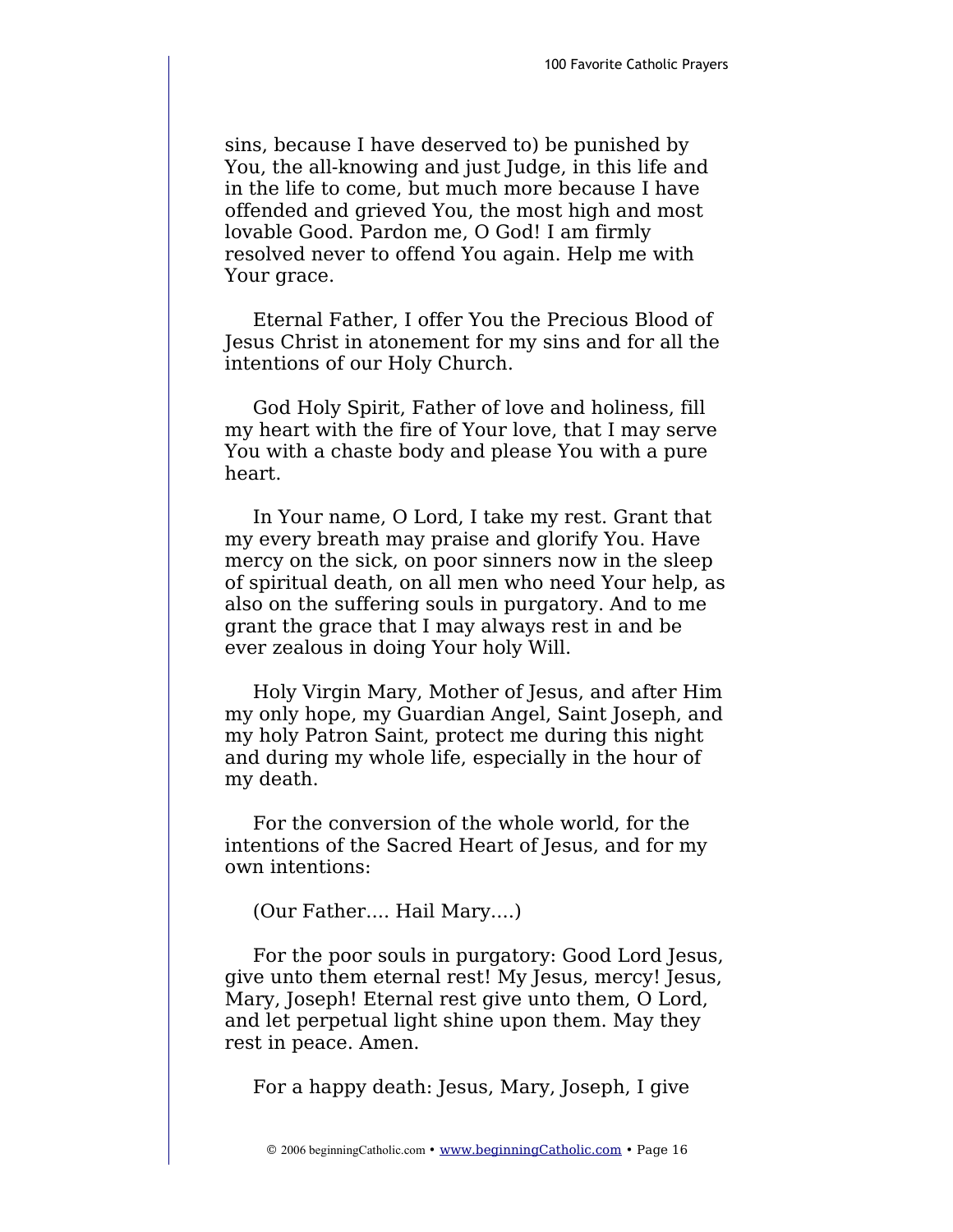you my heart and my soul! Jesus, Mary, Joseph, assist me in my last agony! Jesus, Mary, Joseph, may I breathe forth my soul in peace with you!

Praised be Jesus Christ, now and forever. Amen.

#### *19*

All my work, throughout the day, Every footstep on my way, Every solace I may give, Every want I may relieve— For Thy love, my God, shall be, Praise and honor, Lord, to Thee!

All my labor, all my care, Every burden I may bear, Every word my lips disclose, All my hours of sweet repose— For Thy love, my God, shall be, Praise and honor, Lord, to Thee!

Every word that I may write, Every gleam of life and light, Dawn of day,—its noon and night, As Life's moments onward glide— For Thy love, my God, shall be, Praise and honor, Lord, to Thee!

All my heart,—its hopes and fears, Pain and sorrow, smiles and tears, Every hour of joy and glee, Every trial sent unto me— For Thy love, my God, shall be, Praise and honor, Lord, to Thee!

When I take my meals each day, Greet my friends upon my way, Simply pluck a flower sweet, Stoop to take up dust, or weed— For Thy love, my God, shall be,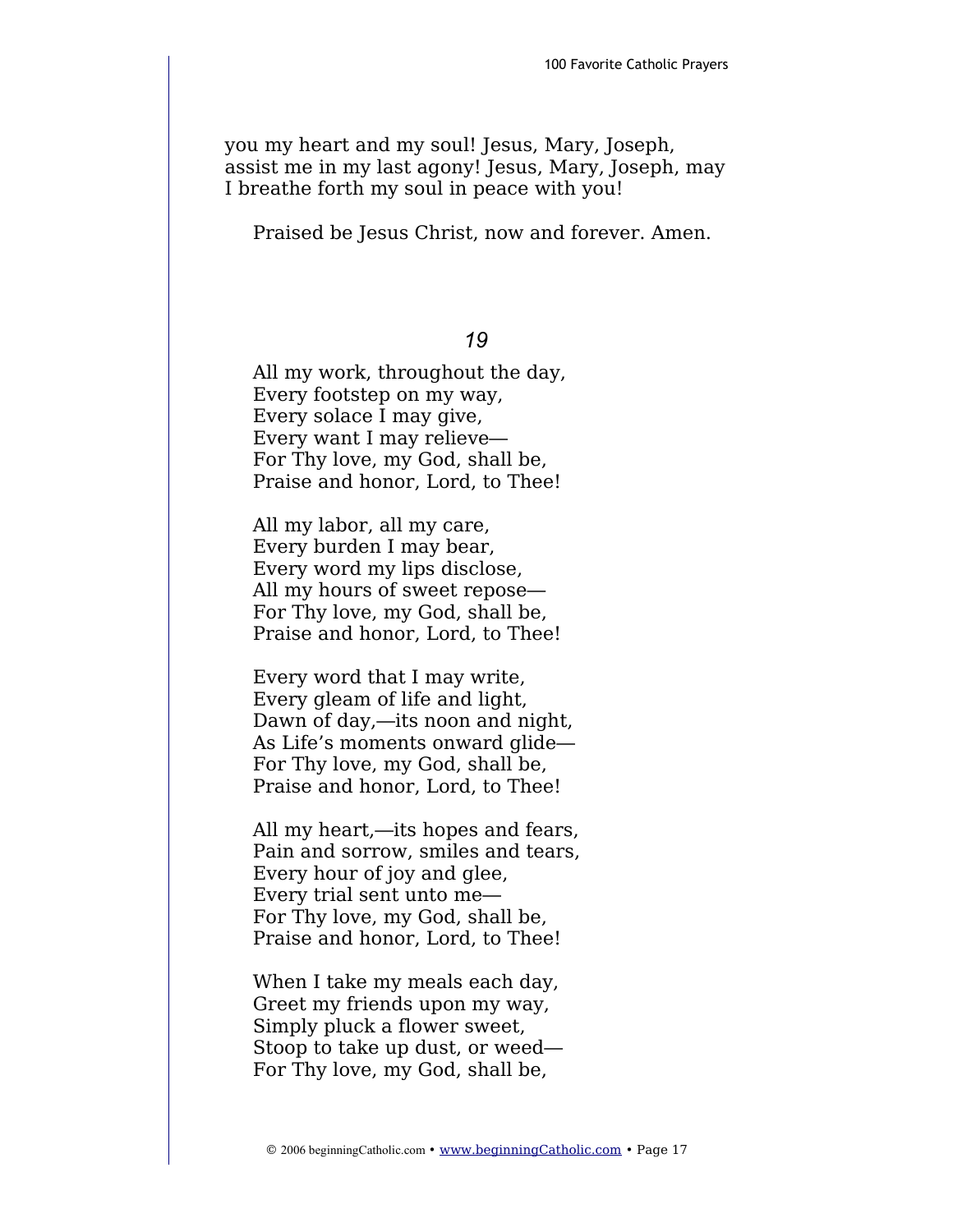#### Praise and honor, Lord, to Thee!

Every labor, mean and lowly, Every action great and holy, Should the world its praise bestow Or my angel, silent, know— For Thy love, my God, shall be, Praise and honor, Lord, to Thee!

When life's lamp has ceased to burn, And my breaking eyes I turn To Thy Cross, to bid farewell; When my heart shall sound its knell, Let my spirit, pure and free, Sing Thy praise eternally!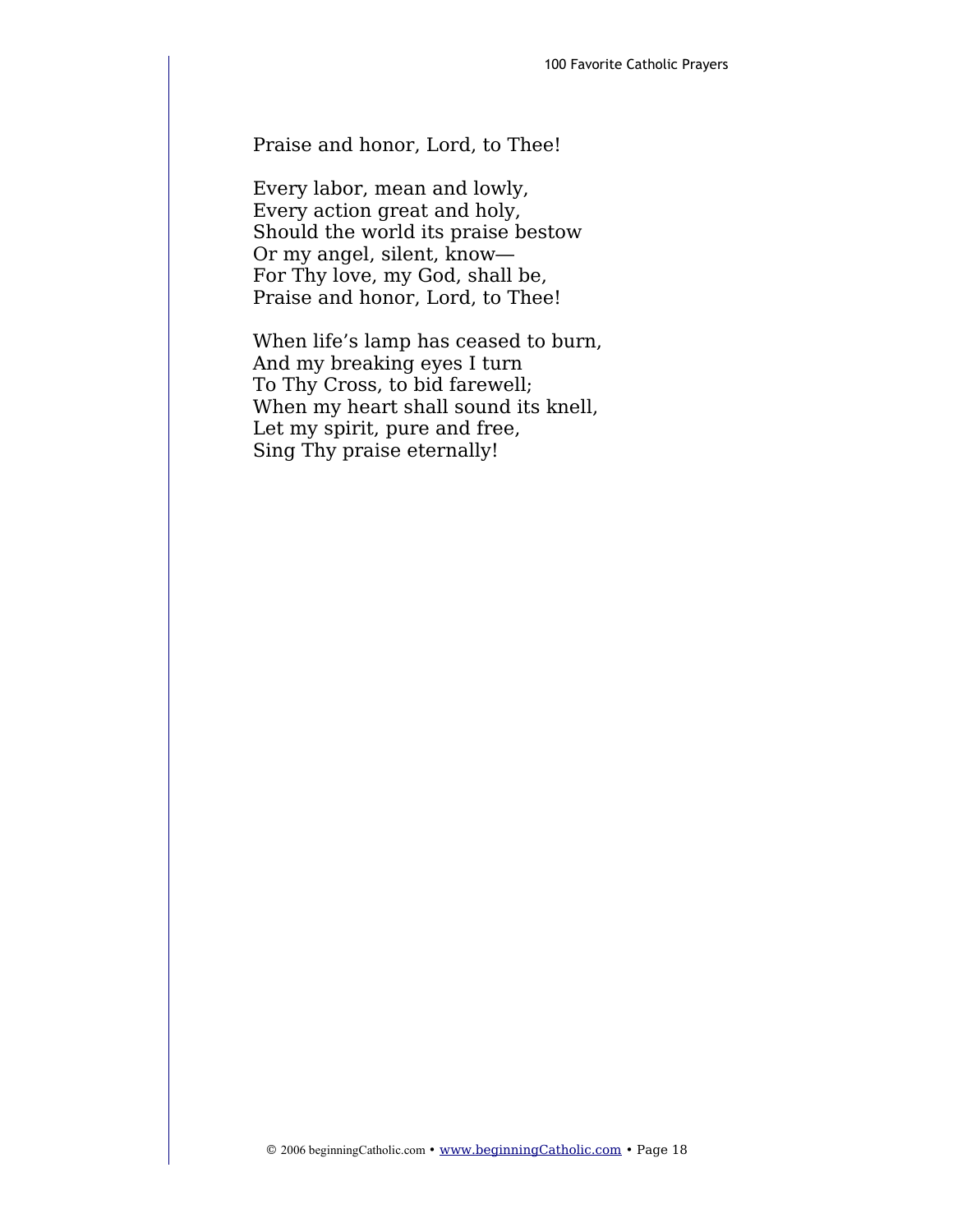# **Prayers During The Day**

The day is filled with opportunities to turn your eyes to the Lord.

These prayers will help give voice to your love for God throughout the day.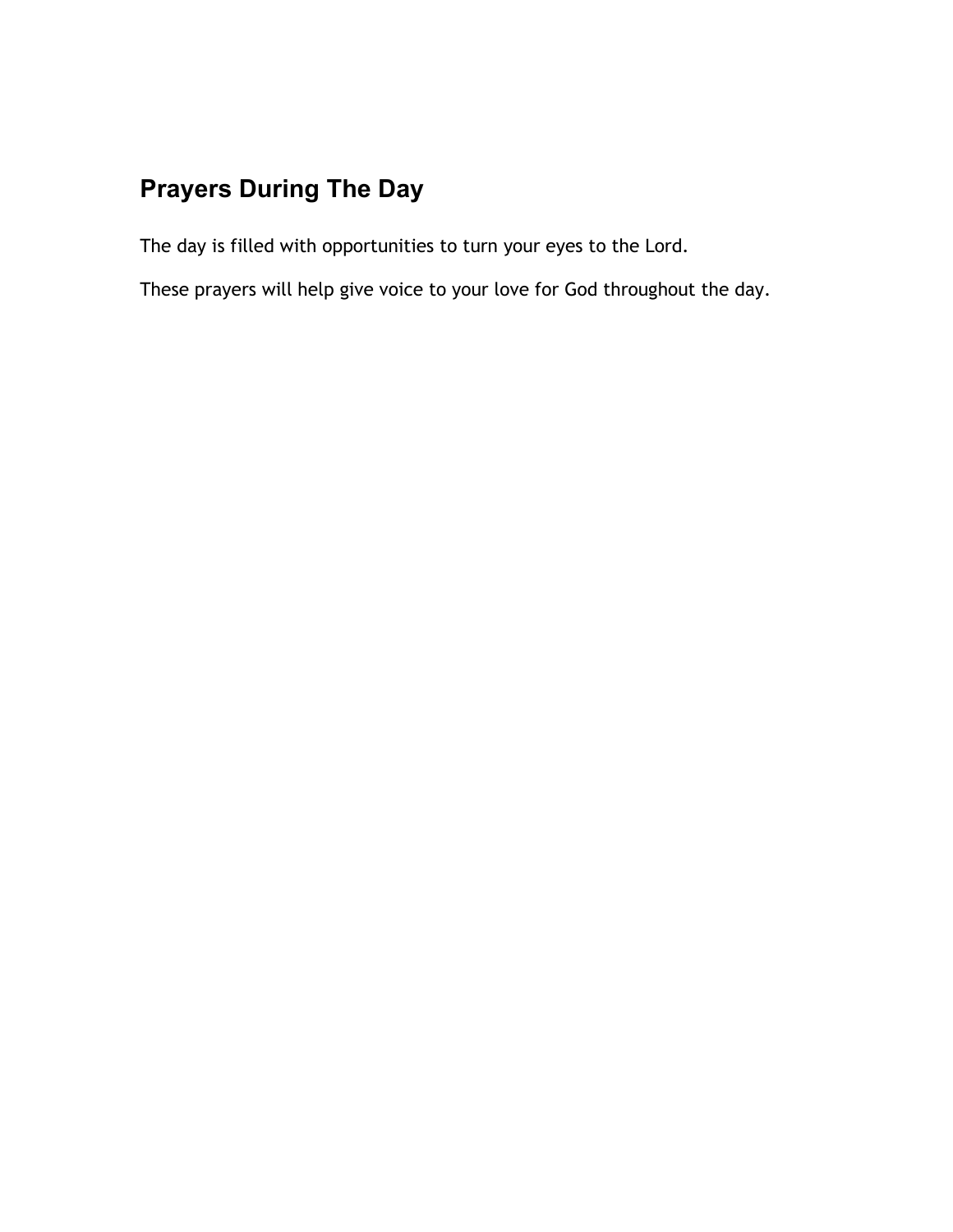#### *The Sign of the Cross*

In the name of the Father, and of the Son, and of the Holy Spirit. Amen.

#### *21*

#### *The Glory Be (The Doxology)*

Glory be to the Father, and to the Son, and to the Holy Spirit. As it was in the beginning, is now, and ever shall be, world without end. Amen.

#### *22*

#### *The Lord's Prayer*

Our Father, who art in heaven, hallowed be thy name. Thy kingdom come. Thy will be done, on earth as it is in heaven. Give us this day our daily bread; and forgive us our trespasses, as we forgive those who trespass against us; and lead us not into temptation, but deliver us from evil. Amen.

#### *23*

#### *Hail Mary*

Hail Mary, full of grace, the Lord is with thee. Blessed art thou among women, and blessed is the fruit of thy womb, Jesus. Holy Mary, Mother of God, pray for us sinners, now and at the hour of our death. Amen.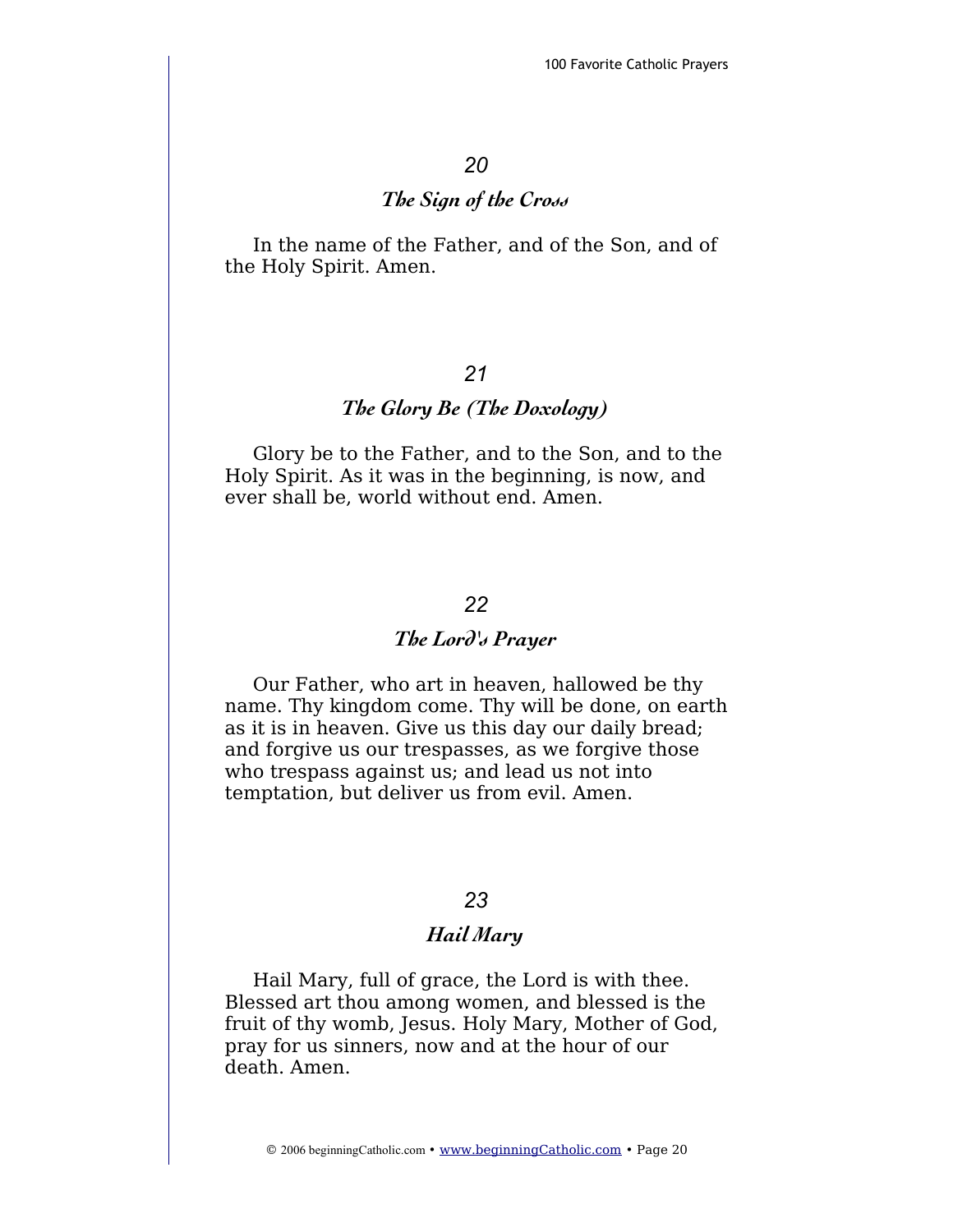#### *The Apostles' Creed*

I believe in God, the Father almighty, creator of heaven and earth.

I believe in Jesus Christ, his only Son, our Lord. He was conceived by the power of the Holy Spirit and born of the Virgin Mary. He suffered under Pontius Pilate, was crucified, died, and was buried. He descended into hell. On the third day he rose again. He ascended into heaven and is seated at the right hand of the Father. He will come again to judge the living and the dead.

I believe in the Holy Spirit, the holy Catholic Church, the communion of saints, the forgiveness of sins, the resurrection of the body, and the life everlasting.

Amen.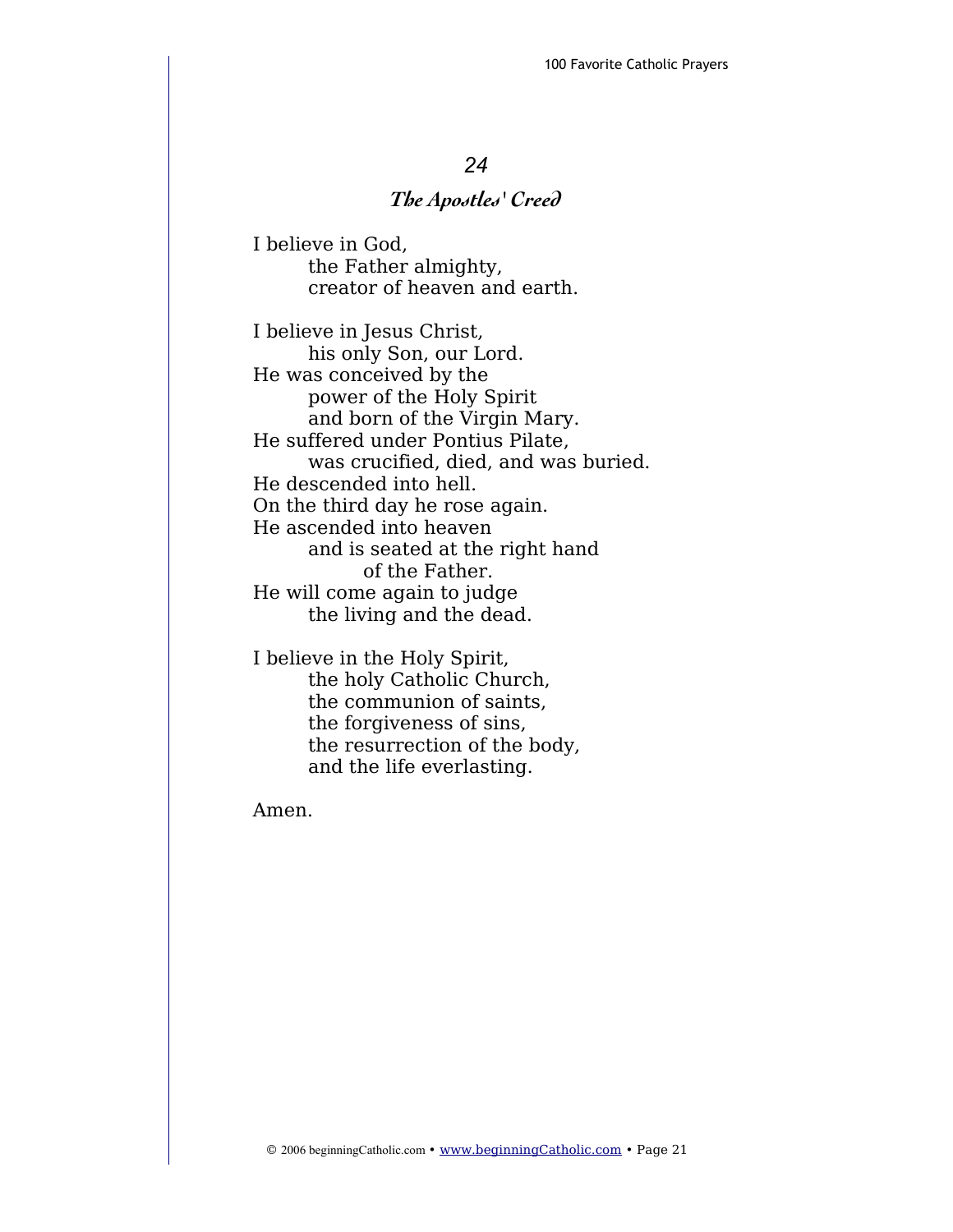#### *The Angelus*

- **V.** The Angel of the Lord declared unto Mary.
- **R.** And she conceived by the Holy Spirit.

Hail Mary...

- **V.** Behold the handmaid of the Lord.
- **R.** Be it done unto me according to thy word.

Hail Mary...

- **V.** And the Word was made Flesh.
- **R.** And dwelt among us.

Hail Mary...

- **V.** Pray for us, O holy Mother of God.
- **R.** That we may be made worthy of the promises of Christ.

**Let us pray:** Pour forth, we beseech you, O Lord, your grace into our hearts, that we to whom the incarnation of Christ, your Son, was made known by the message of an angel, may by his passion and cross be brought to the glory of his resurrection. Through the same Christ our Lord.

Amen.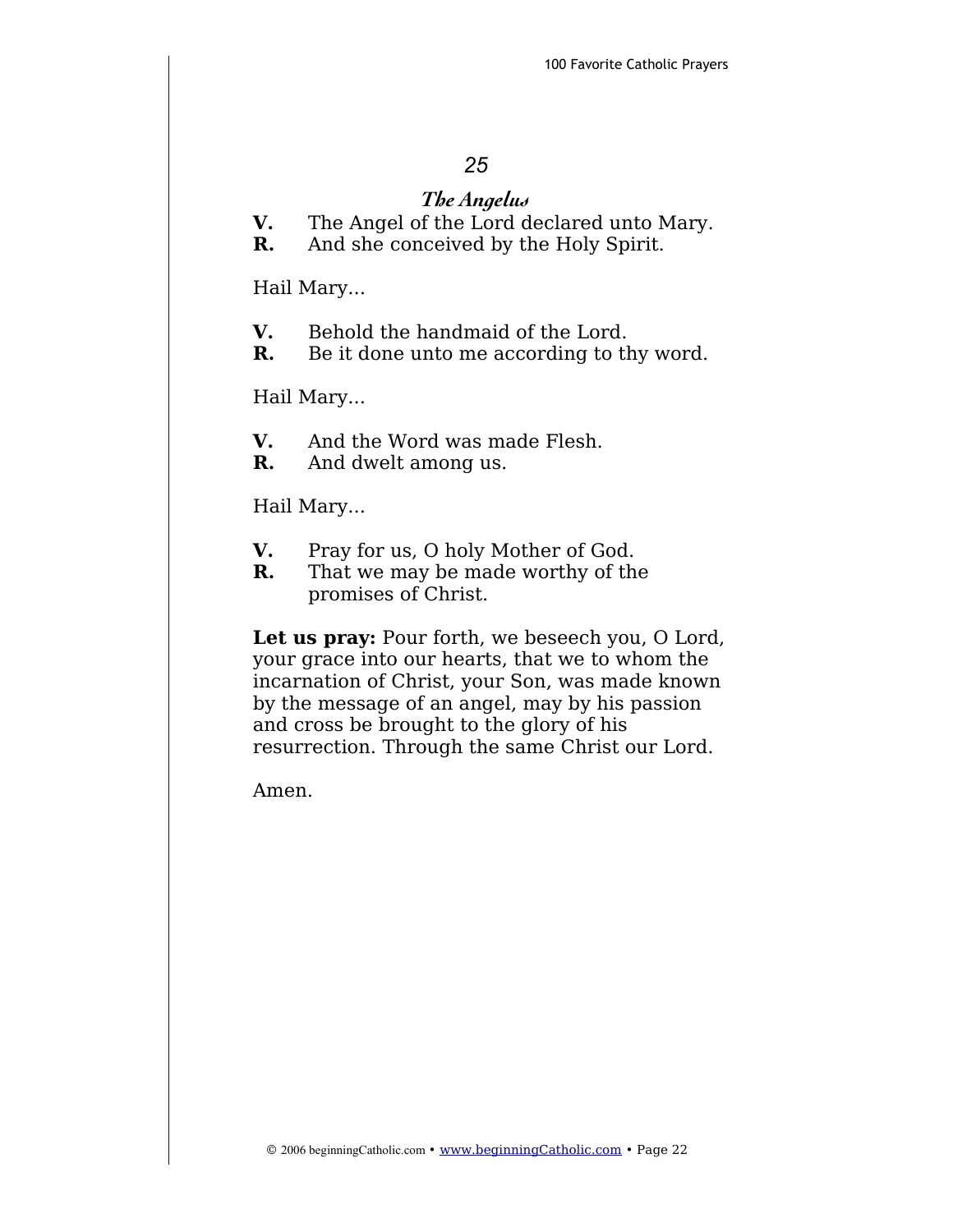#### *Grace Before Meals*

Bless us, O Lord, and these Thy gifts which we are about to receive from Thy bounty. Through Christ our Lord. Amen.

#### *27*

#### *Grace After Meals*

We give You thanks, Almighty God, for all Your benefits, who live and reign, world without end. Amen.

#### *28*

#### *Grace After Meals (2)*

May it please You, O Lord, to reward with eternal life all those who do good to us for Your Name's sake. Amen.

#### *29*

#### *Prayer of St. Ignatius*

O Eternal Word, only-begotten Son of God, I beg of You, teach me to be truly generous. Teach me to serve You as You deserve, to give without counting the cost, to fight without heeding wounds, to labor without seeking rest, to sacrifice myself without looking for any reward except the knowledge of having done Your holy Will.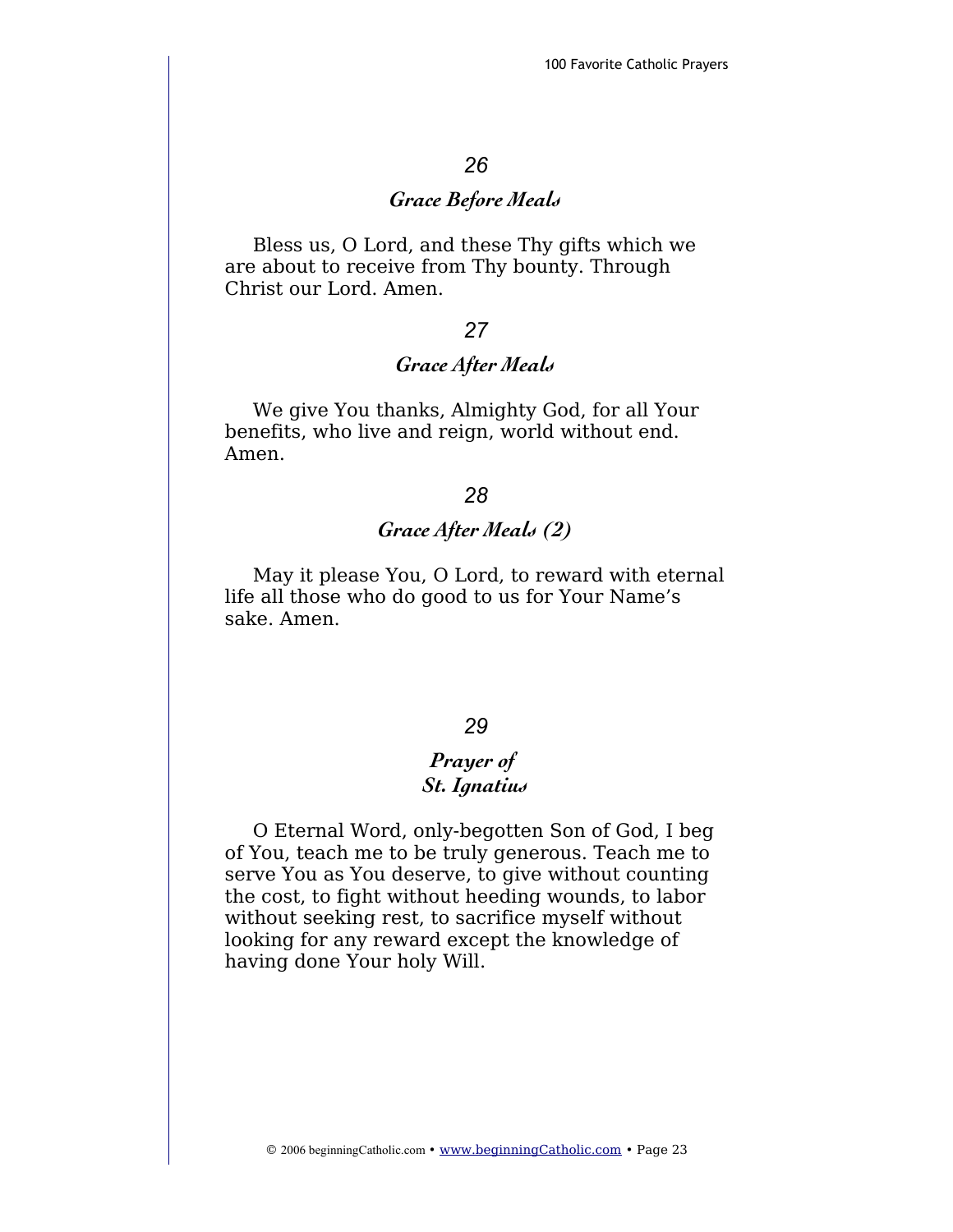I pray to you, O God, for the grace: To keep your commandments and never to offend you by sin;

To listen to the voice of your grace;

To love my neighbor as myself;

To save my soul;

To be happy with you in heaven forever.

I also ask these same graces for my mother and father, my brothers and sisters, my relatives and friends, and for the whole world, through Jesus Christ, our Lord. Amen.

#### *31*

Be mindful, O Lord, of your creature, whom you have redeemed by your Precious Blood.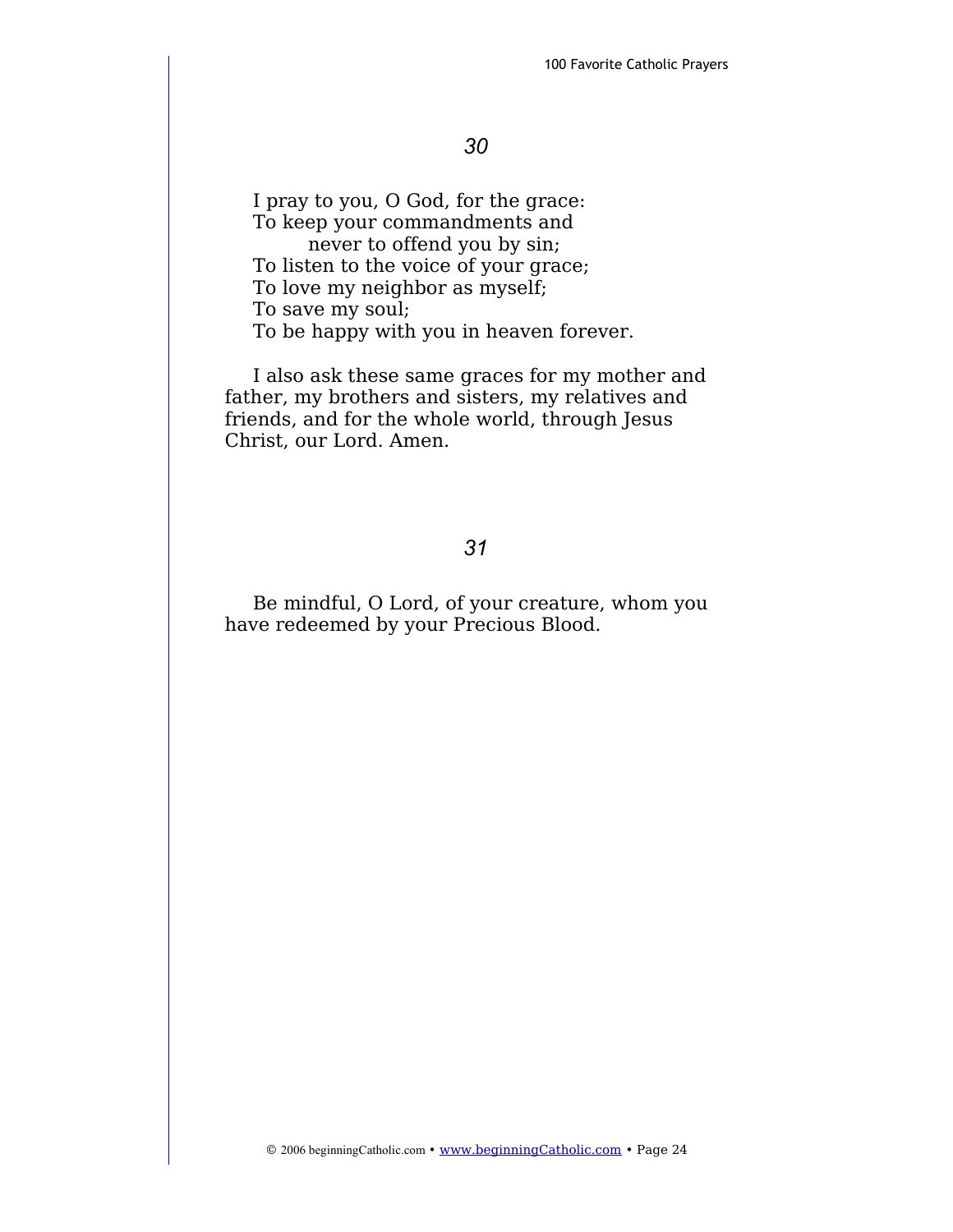#### *Prayer of St. Thomas Aquinas*

O merciful God, grant that I may ever perfectly do Your Will in all things. Let it be my ambition to work only for Your honor and glory.

Let me rejoice in nothing but what leads to You, nor grieve for anything that leads away from You.

May all passing things be as nothing in my eyes, and may all that is Yours be dear to me, and You, my God, dear above them all.

May all joy be meaningless without You and may I desire nothing apart from You. May all labor and toil delight me when it is for You.

Make me, O Lord, obedient without complaint, poor without regret, patient without murmur, humble without pretense, joyous without frivolity, and truthful without disguise.

Give me, O God, an ever watchful heart which nothing can ever lure away from You; a noble heart, which no unworthy affection can draw downwards to the earth; an upright heart which no evil can warp; an unconquerable heart which no tribulation can crush; a free heart which no perverted affection can claim for its own.

Bestow on me, O God, understanding to know You, diligence to seek You, and wisdom to find You; a life which may please You, and a hope which may embrace You at the last.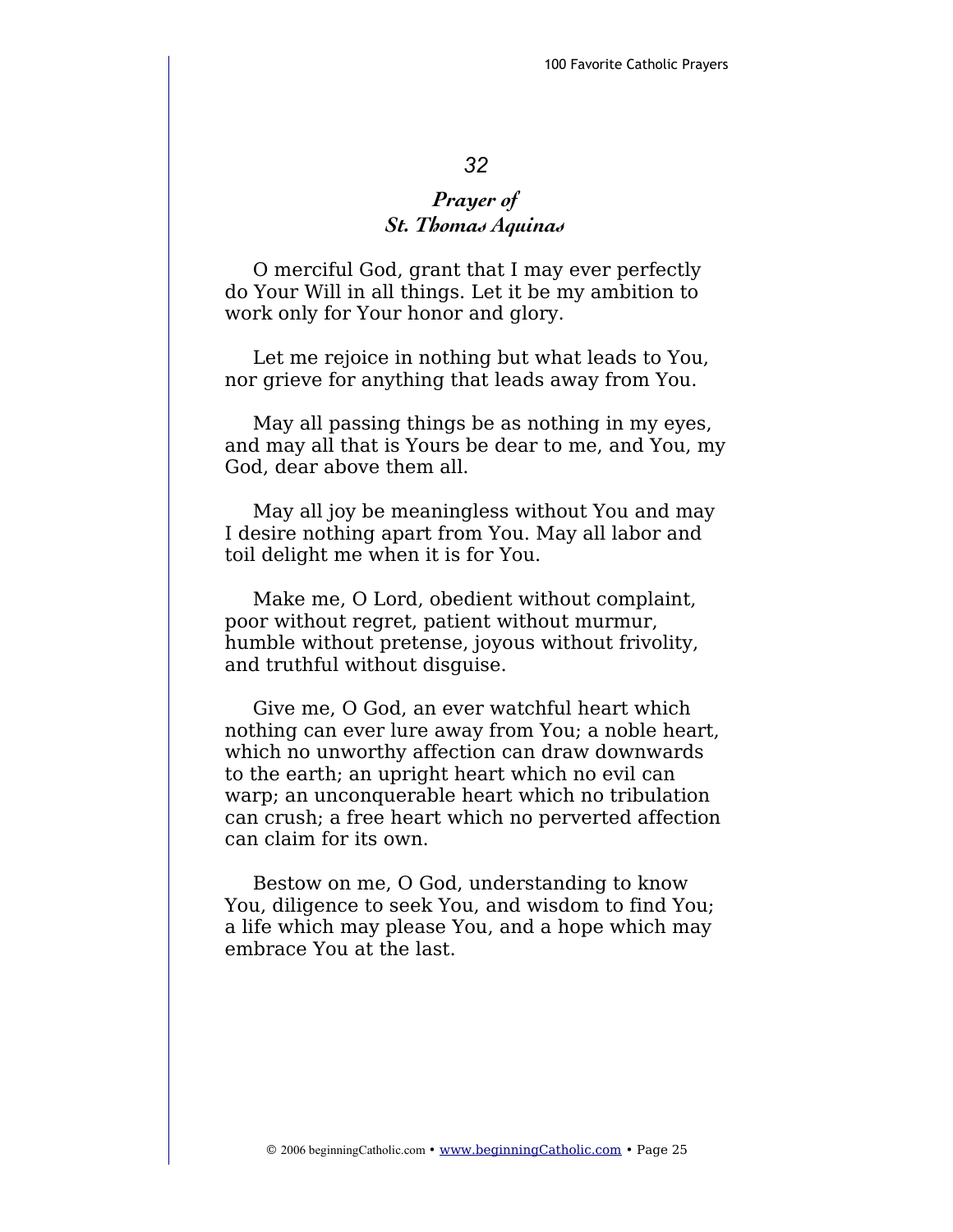#### *Prayer from Imitation of Christ*

Grant me Your grace, most merciful Jesus, that it may be with me and work with me and remain with me to the very end.

Grant that I may always desire and will what is most acceptable and dear to You. Let Your Will be mine, and let my will ever follow Yours and agree perfectly with it.

Let my willing and not-willing be one with Yours, and let me not be able to will or not-will anything except what You will or do not will.

#### *34*

#### *Prayer of St. Teresa*

Lord, grant that I may always allow myself to be guided by You, always follow Your plans, and perfectly accomplish Your holy Will. Grant that in all things, great and small, today and all the days of my life, I may do that which Your sweet pleasure, Your holy Will, may require of me. Help me to respond to the slightest prompting of Your grace, that I may become a trustworthy instrument for Your honor, and that Your holy Will may be done in time and eternity by me, in me, and through me. Amen.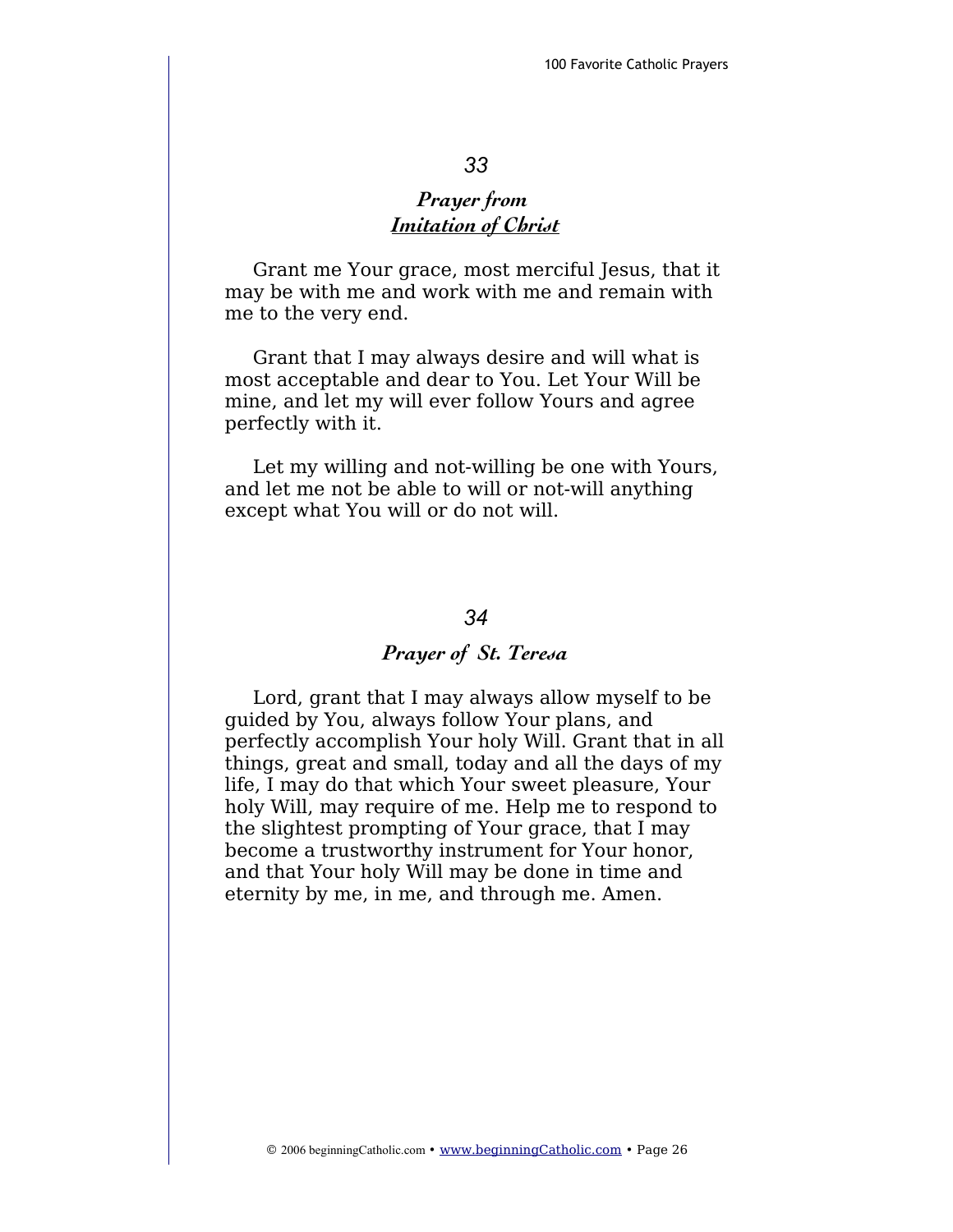#### *Prayer of St. Francis of Assisi*

Lord, make me an instrument of Your peace.

Where there is hatred, let me sow love; where there is injury, pardon; where there is doubt, faith; where there is despair, hope; where there is darkness, light; and where there is sadness, joy.

Divine Master, grant that I may not so much seek to be consoled as to console; to be understood as to understand; to be loved as to love;

for it is in giving that we receive; it is in pardoning that we are pardoned; and it is in dying that we are born to eternal life.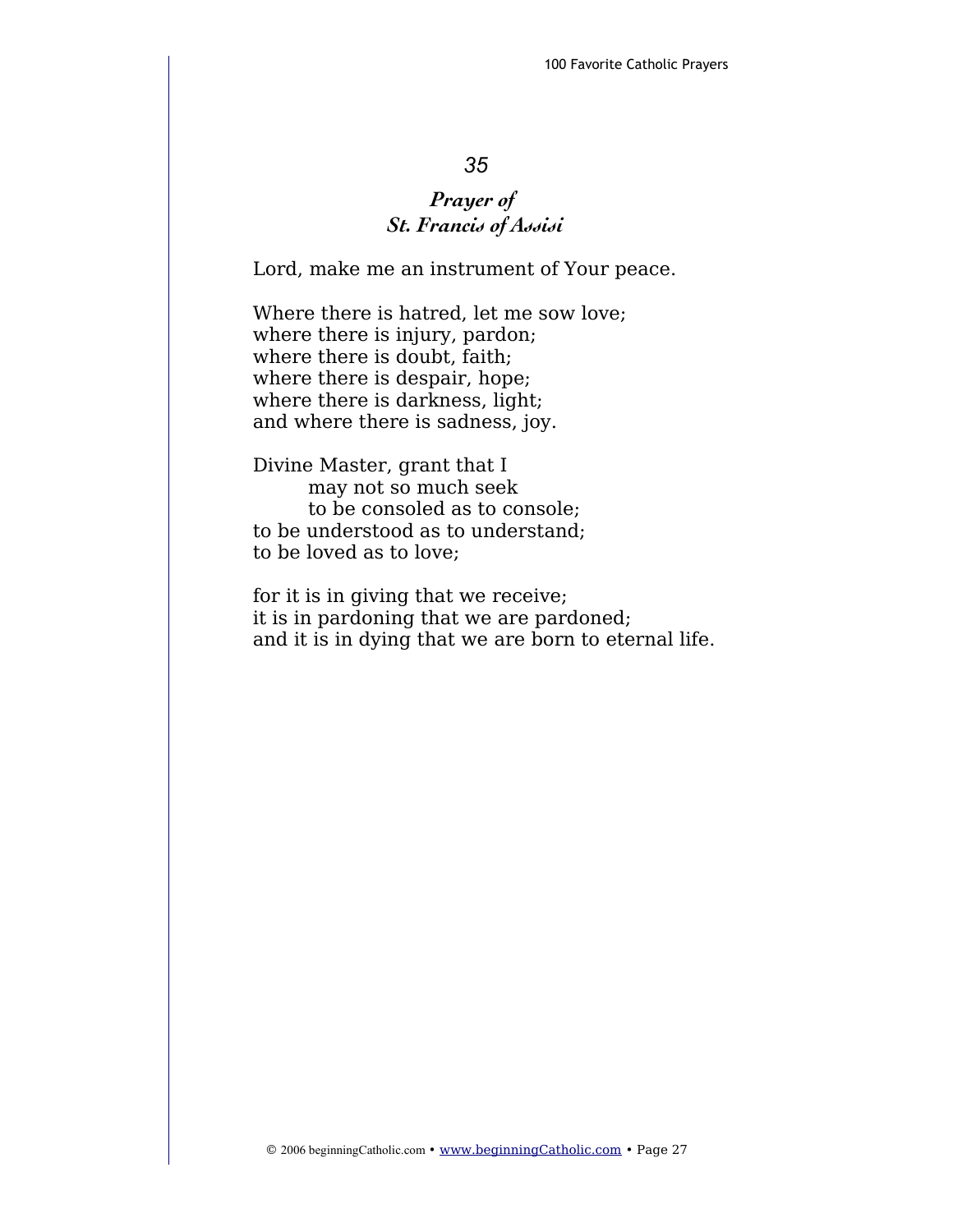# **Acts of Faith, Hope, & Love**

Certain prayers are used to make explicit *acts* of faith, hope, and love.

We use these prayers to express our conversion: we believe in the fullness of Christian truth, hope in Christ's promises, and love & serve God above all else.

Such acts are pleasing to God. They also benefit the mind by clarifying the importance of God and the faith, and train the will in choosing God.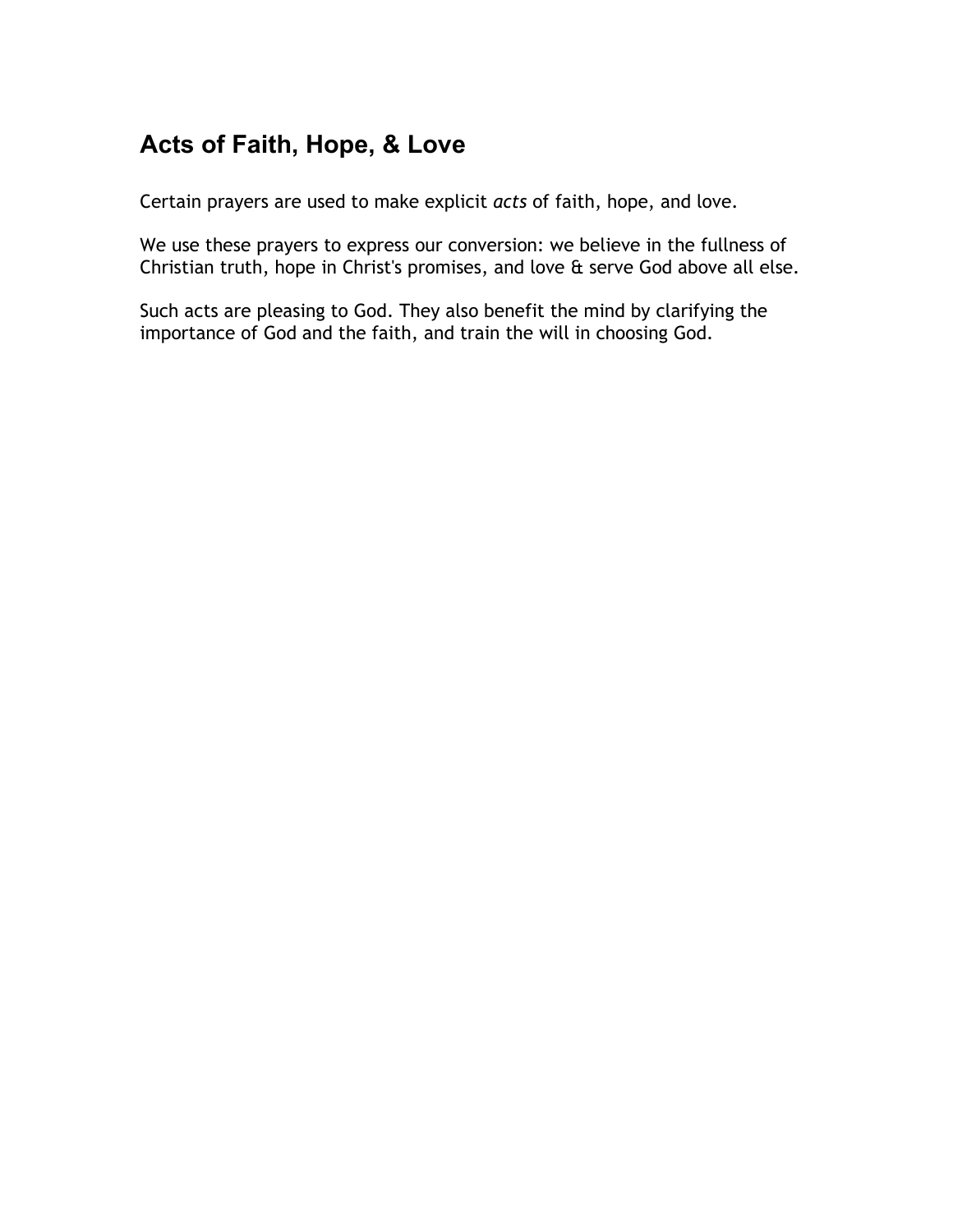My Lord and my God!

#### *37*

My God, I believe in You, I hope in You, I love you above all things with all my soul, with all my heart, and with all my strength. I love You because You are infinitely good and worthy of being loved; and because I love You, I repent with all my heart of having offended You. Have mercy on me, a sinner. Amen.

#### *38*

I believe in You, I hope in You, I love You, I adore You, O Blessed Trinity, one God. Have mercy on me now and at the hour of my death and save me. Amen.

#### *39*

Almighty and Eternal God, give us an increase of faith, hope and charity; and, that we may deserve to obtain what You promise, make us love what You command. Through Christ our Lord. Amen.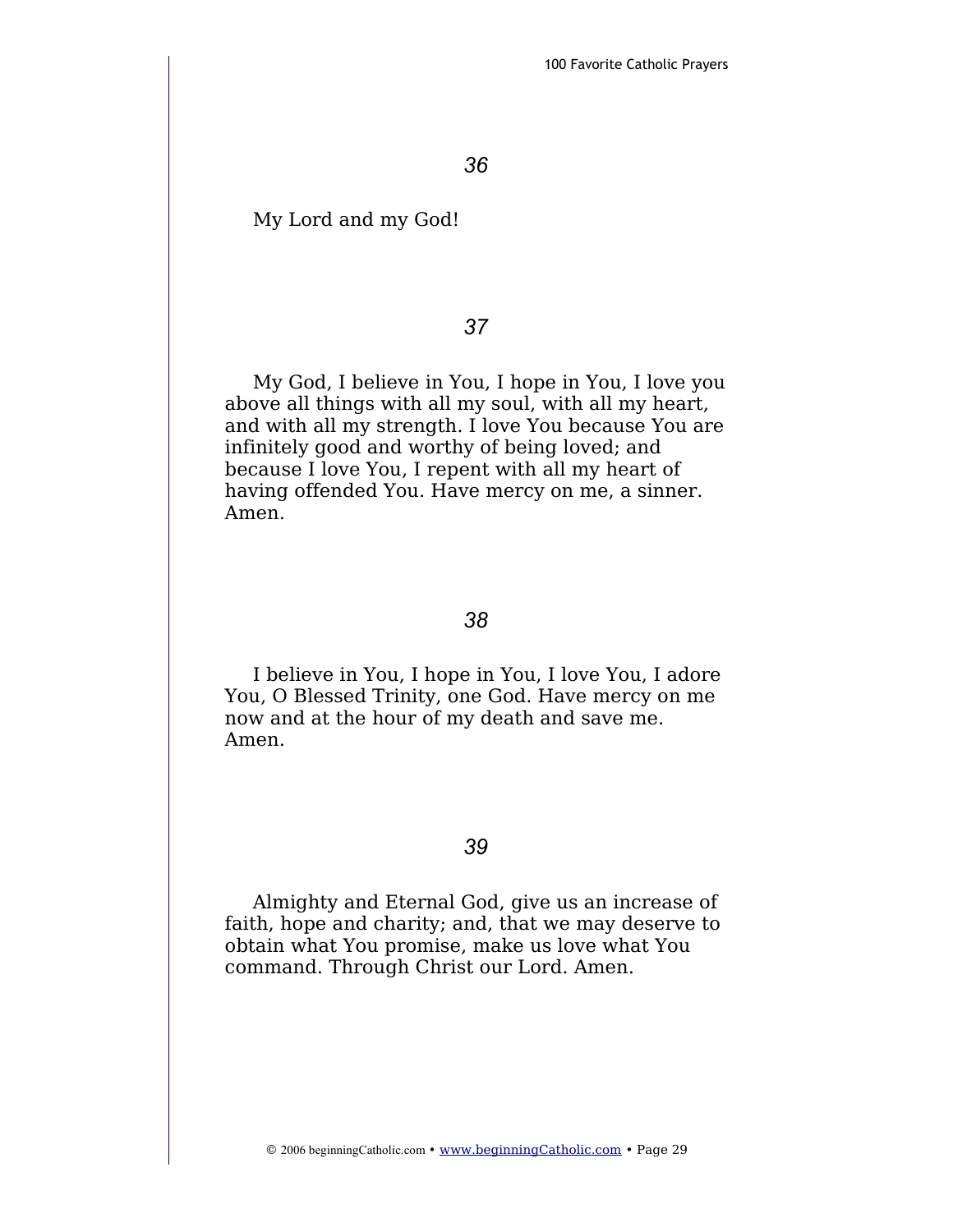#### *Faith*

#### *40*

#### *Act of Faith*

O my God, I firmly believe that You are one God in three Divine Persons, Father, Son, and Holy Spirit. I believe that Your Divine Son became Man, and died for our sins, and that He will come to judge the living and the dead. I believe these and all the truths which the Holy Catholic Church teaches, because You have revealed them, who can neither deceive nor be deceived.

#### *41*

Most Holy Trinity, we adore You and through Mary we implore You: give to all mankind unity in the faith and courage faithfully to profess it.

#### *42*

My God, make us to be of one mind in the truth and of one heart in charity.

#### *43*

Lord, increase our faith.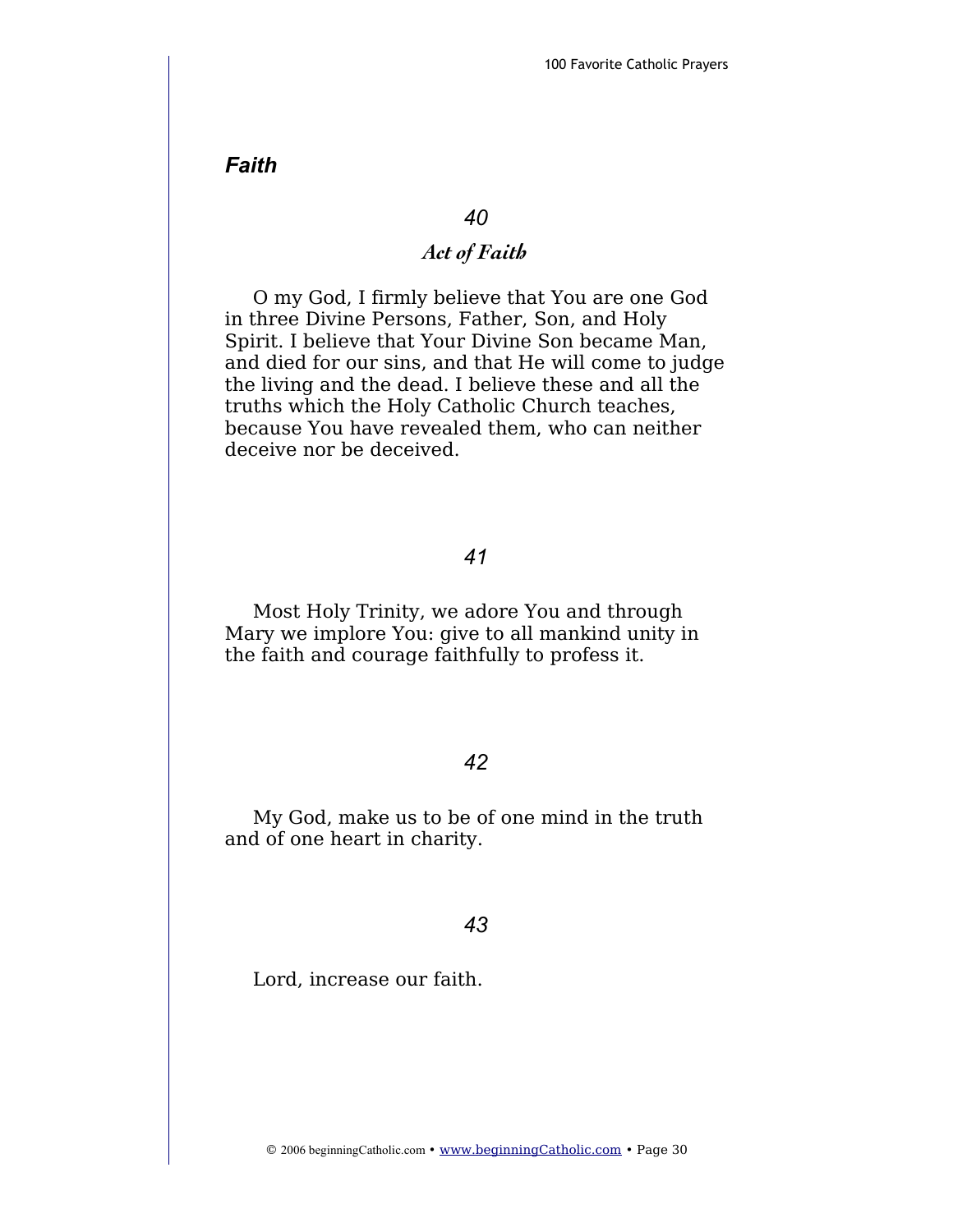Sacred Heart of Jesus, I believe in Your love for me.

#### *Hope*

#### *45*

#### *Act of Hope*

O my God, relying on Your almighty power and infinite mercy and promises, I hope to obtain pardon of my sins, the help of Your grace, and life everlasting, through the merits of Jesus Christ, my Lord and Redeemer.

#### *46*

Heart of love, I put all my trust in You; for I fear all things from my own weakness, but I hope for all things from Your goodness.

#### *47*

Heart of Jesus, I put my trust in You.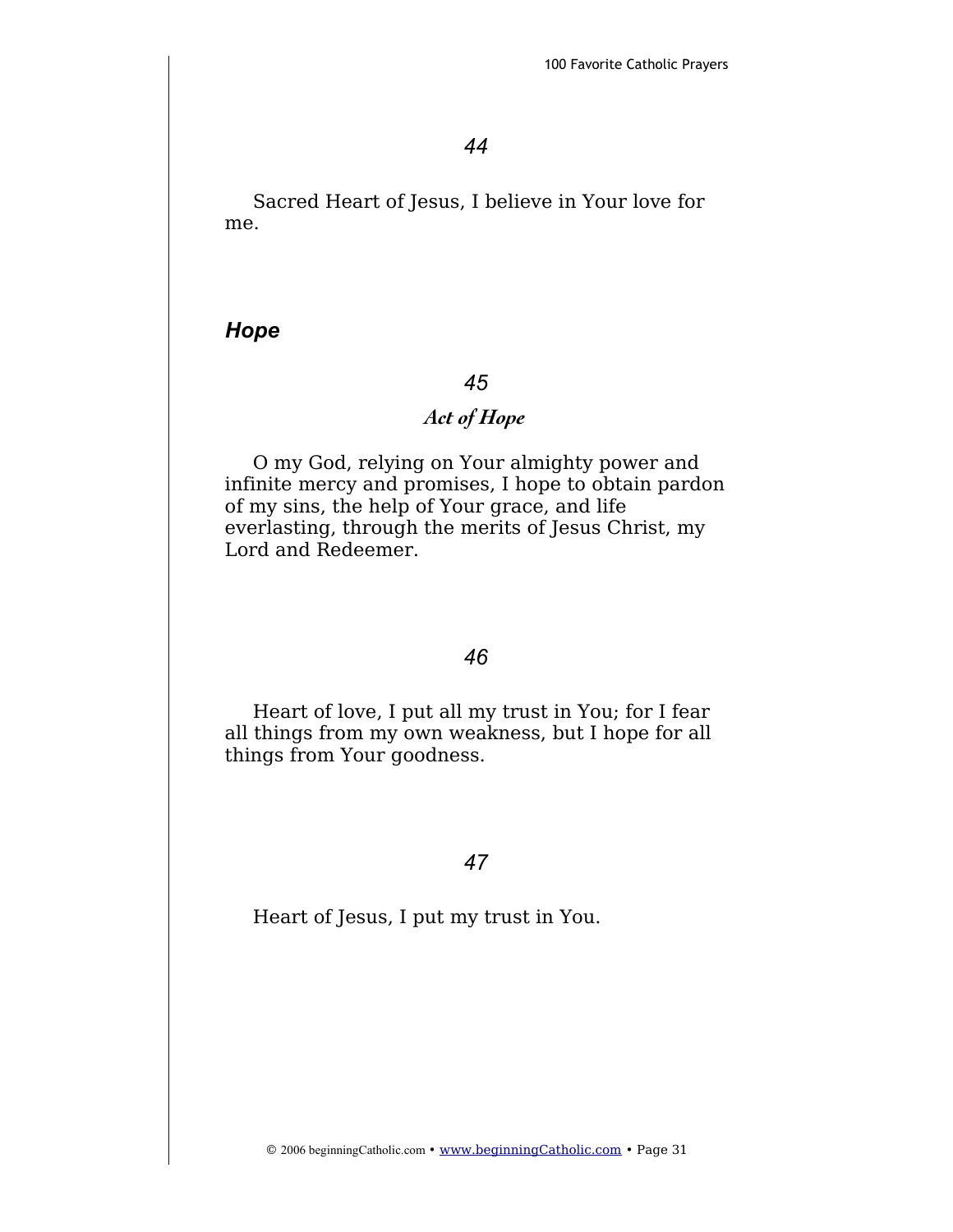#### *Love*

#### *48*

#### *Act of Charity*

O my God, I love You above all things, with my whole heart and soul, because You are all-good and worthy of all love. I love my neighbor as myself for the love of You. I forgive all who have injured me, and ask pardon of all whom I have injured.

#### *49*

Most Holy Trinity, dwelling in my soul by Your grace, make me love You more and more.

#### *50*

My God, grant that I may love You, and let the only reward of my love be to love You more and more.

*51*

My God, I love You.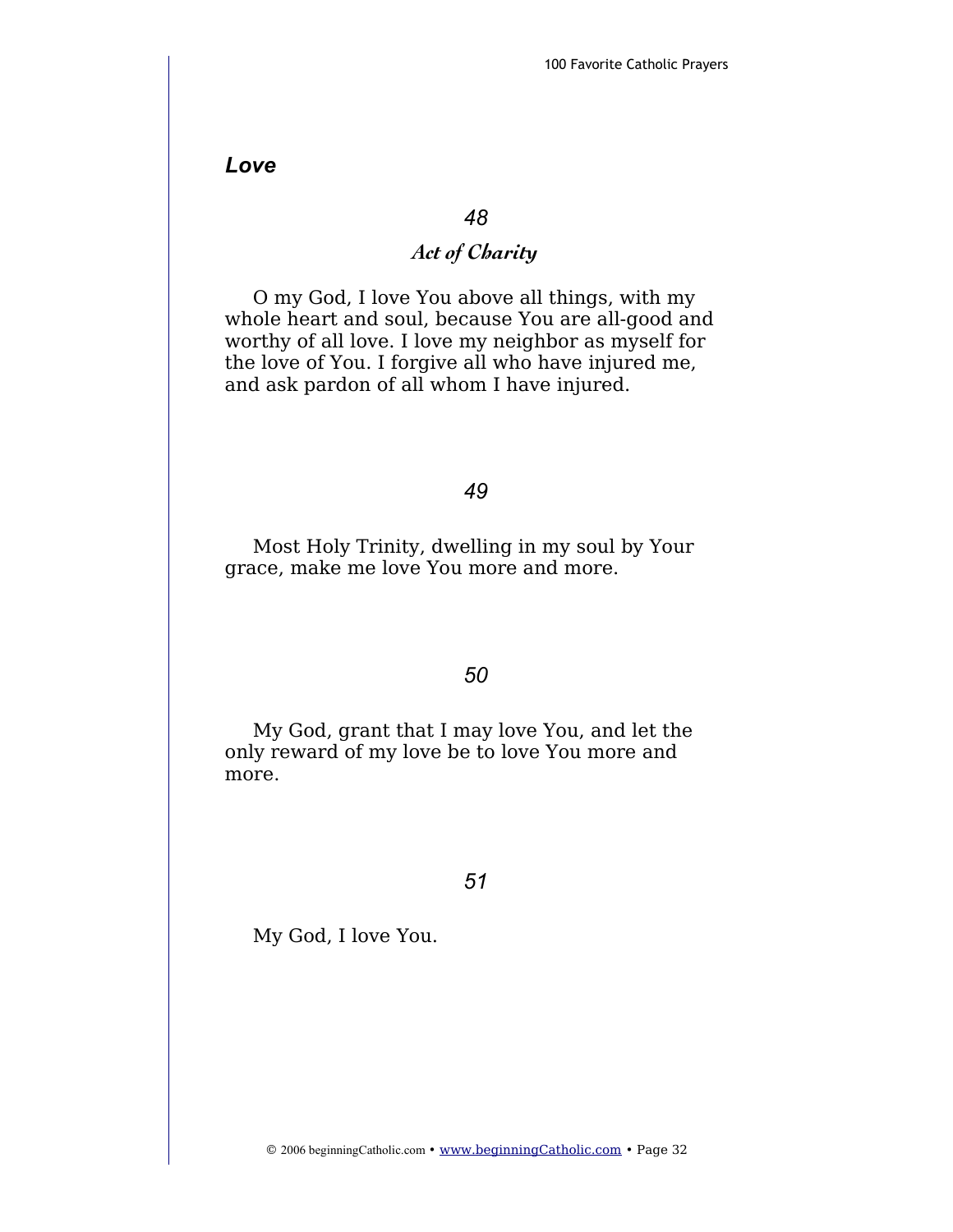O my soul, love the Love that loves you from eternity.

#### *53*

Jesus, my God, I love You above all things.

#### *54*

My Jesus, You are Love itself. Enkindle in my heart that divine fire which consumes the saints and transforms them into You.

#### *55*

Jesus, for love of You, with You, and for You.

#### *56*

Jesus, with all my heart I cling to You.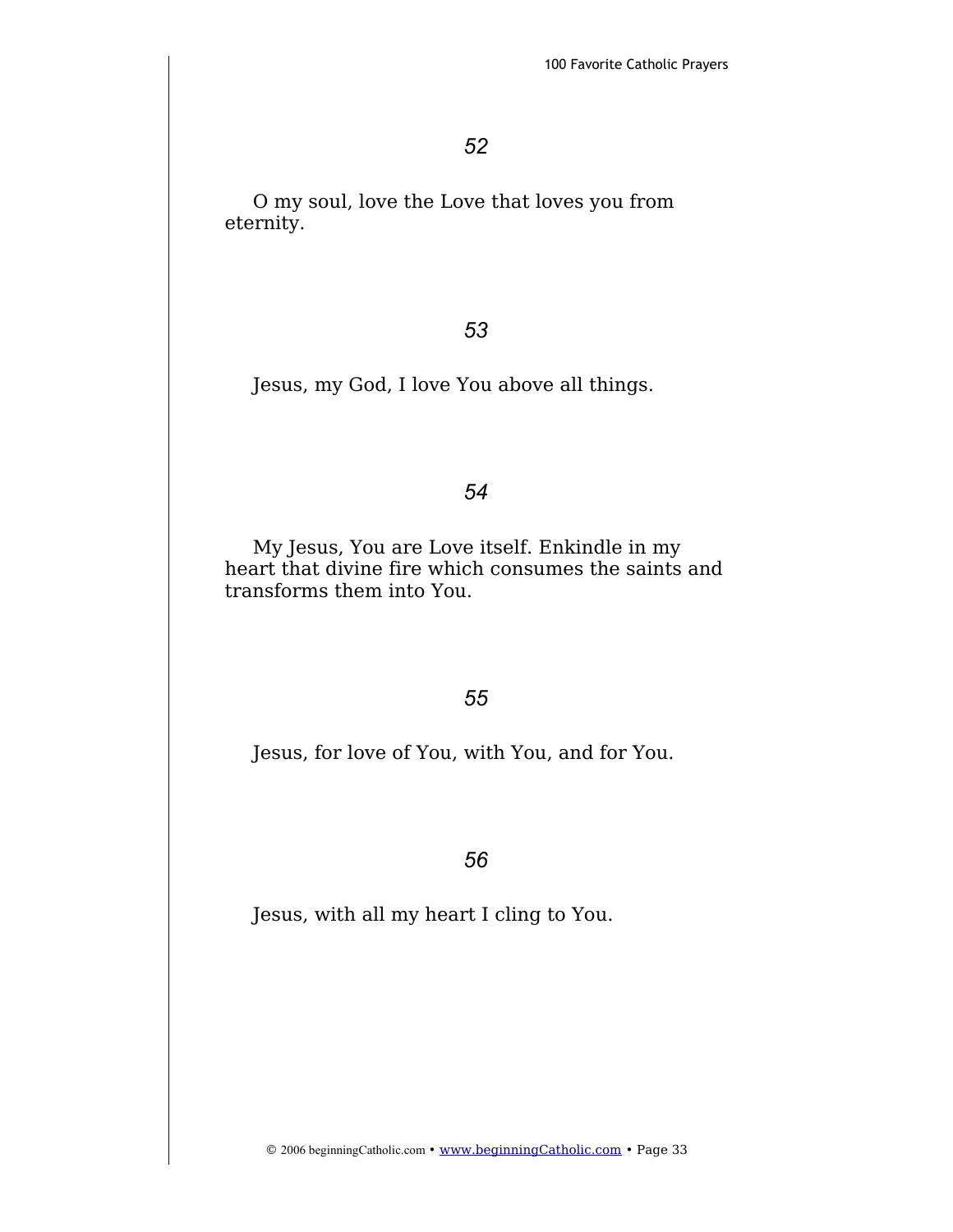Sweet Heart of my Jesus, grant that I may always love You more.

#### *58*

Heart of Jesus, burning with love for us, set our hearts on fire with love of You.

#### *59*

Sacred Heart of Jesus, I believe in Your love for me.

#### *60*

Sweet Heart of Jesus, be my love.

#### *61*

Sacred Heart of Jesus, let me love You and make You loved.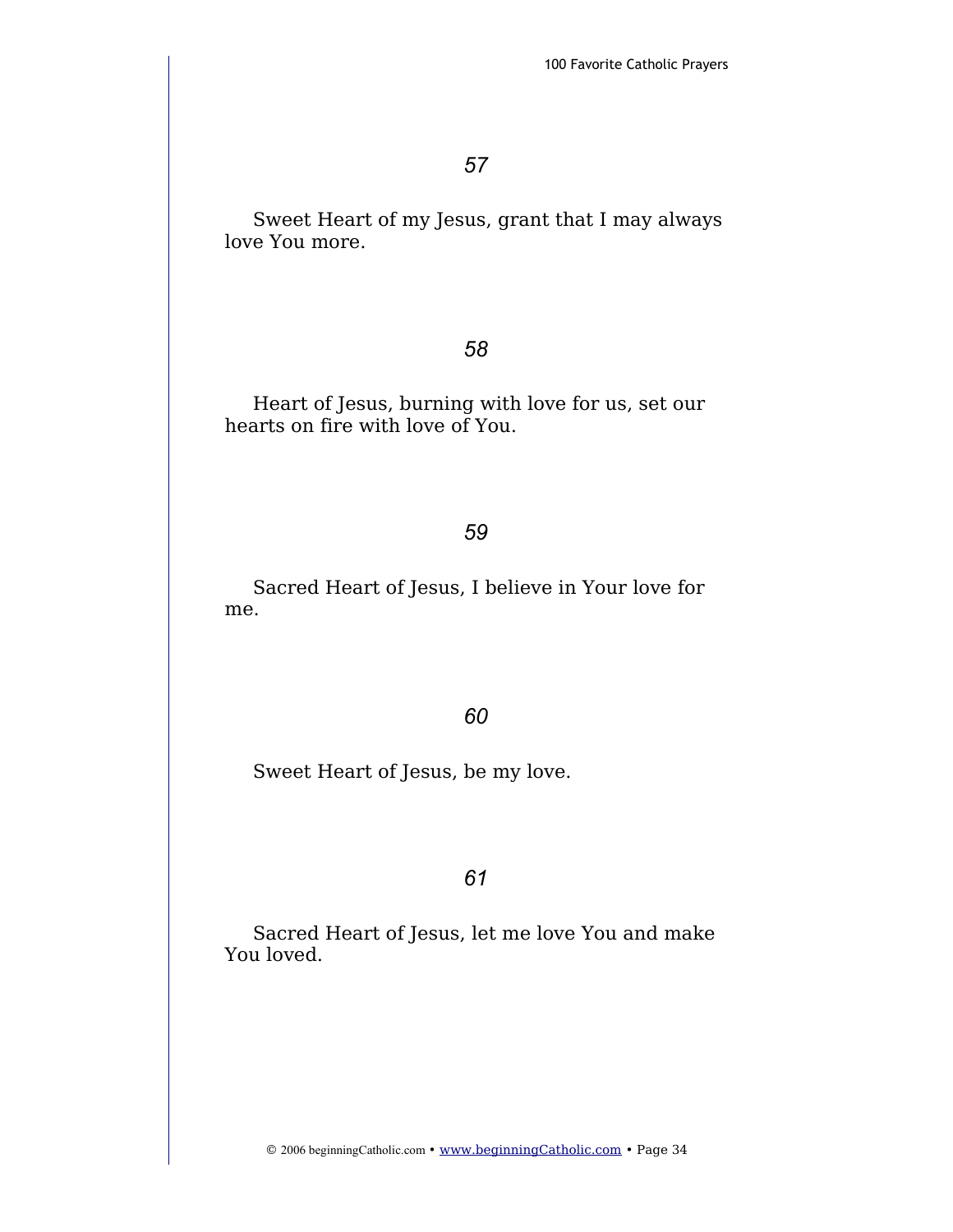Lord, for tomorrow and its needs I do not pray; Keep me, my God, from stain of sin, Just for today.

Let me both diligently work And duly pray; Let me be kind in word and deed, Just for today.

Let me be slow to do my will, Prompt to obey; Help me to mortify my flesh, Just for today.

Let me in season, Lord, be grave, In season gay; Let me be faithful to Your grace, Just for today.

And if today my tide of life Should ebb away, Give me Your Sacraments divine, Sweet Lord, today.

In Purgatory's cleansing fires Brief be my stay; Oh, bid me, if today I die, Come home today.

So for tomorrow and its needs, I do not pray; But guide me, guard me, keep me, Lord, Just for today.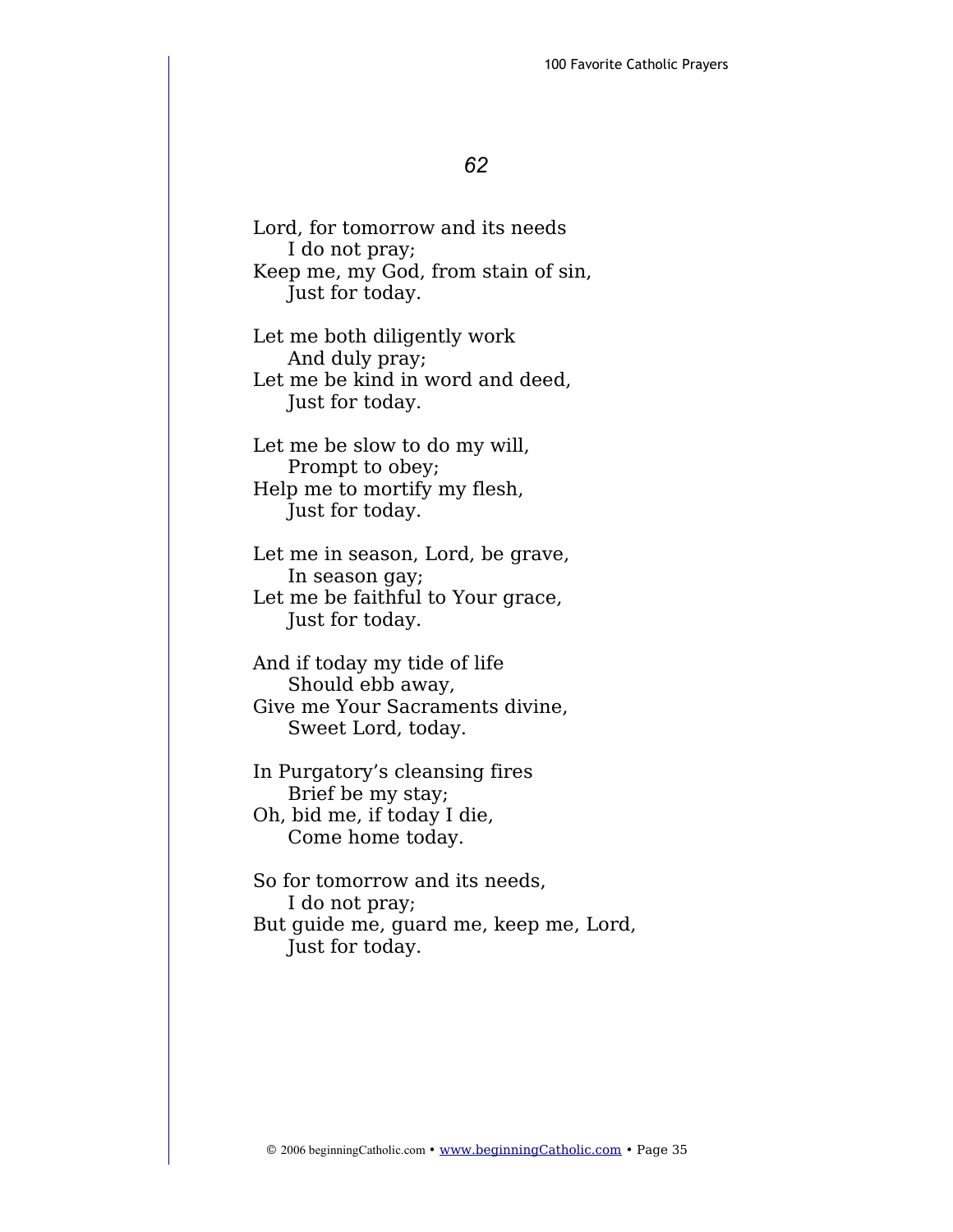# **Acts of Contrition**

Acts of contrition are prayers we use to express sorrow for sin.

We say one of these prayers as a part of the rite of the sacrament of Confession. You can also say them during a daily examination of conscience, or even throughout the day when you feel your heart straying from God.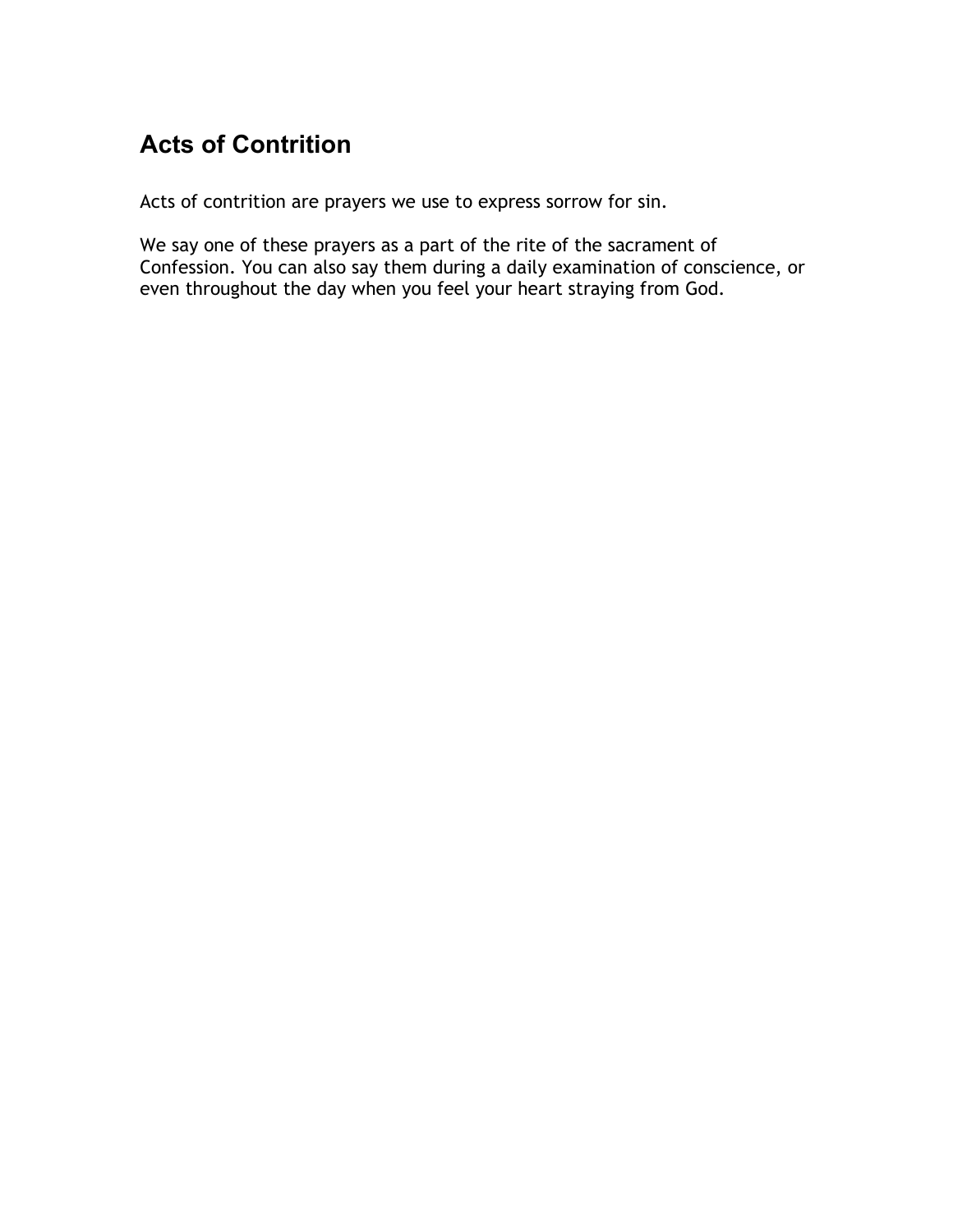#### *Act of Contrition*

O my God, I am heartily sorry for having offended You, and I detest all my sins, because I dread the loss of heaven and the pains of hell, but most of all because they offend You, my God, who are all-good and deserving of all my love. I firmly resolve, with the help of Your grace, to confess my sins, to do penance, and to amend my life. Amen.

#### *64*

Lord Jesus Christ, Redeemer of the world, behold me kneeling at Your feet, a most ungrateful sinner. I have offended You exceedingly in thought, word, and deed. My sins have nailed You to the Cross. From the bottom of my heart I detest all my sins, and because I love You above all created things, I earnestly resolve by the help of Your grace never more to offend You. Let me rather die than commit a mortal Sin.

My Lord Jesus Christ, I humbly beg You by the merits of Your Precious Blood, by Your divine Heart, and by the intercession of Your most sorrowful Mother, to forgive me my sins and to have mercy on me. Amen.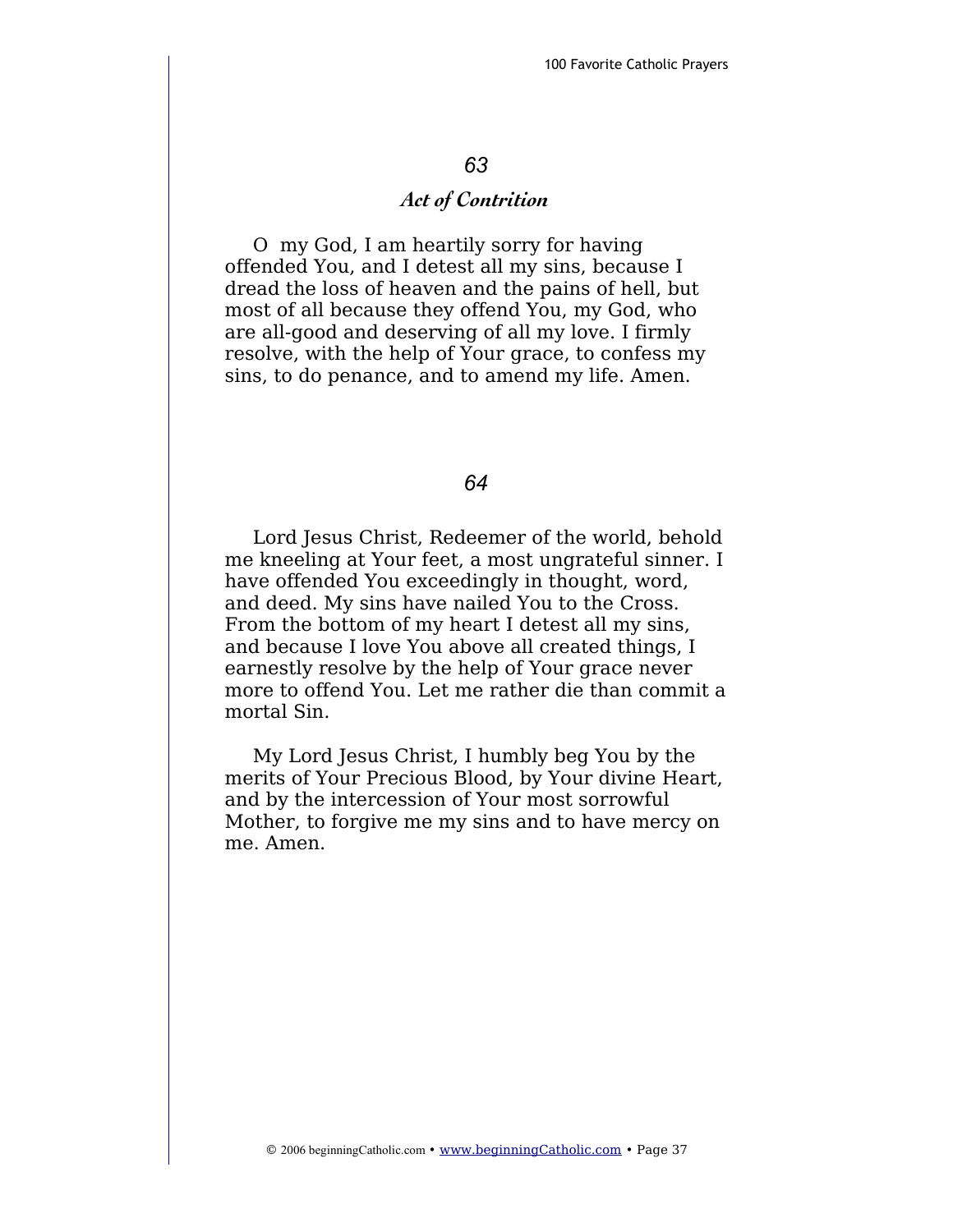#### *St. Jerome's Act of Contrition*

Show me, O Lord, Your mercy, and delight my heart with it. Let me find You whom I so longingly seek. Behold, here is the man whom the robbers seized, mishandled, and left half dead on the road to Jericho. Kind-hearted Samaritan, come to my aid! I am the sheep who wandered into the wilderness. Seek after me and bring me home again to Your fold. Do with me according to Your Will, that I may abide with You all the days of my life, and praise You with all those who are with You in heaven for all eternity. Amen.

#### *66*

#### *St. Alphonsus Liguori's Act of Contrition*

My God, I love You above all things. I hope by the merits and Passion of Jesus Christ to obtain pardon of my sins. I grieve from the bottom of my heart for having offended Your infinite goodness by them. I detest them more than all imaginable evils. I unite my grief for them to the grief by which Christ was oppressed in the Garden of Olives. I firmly resolve, by the help of Your grace, never more to offend You.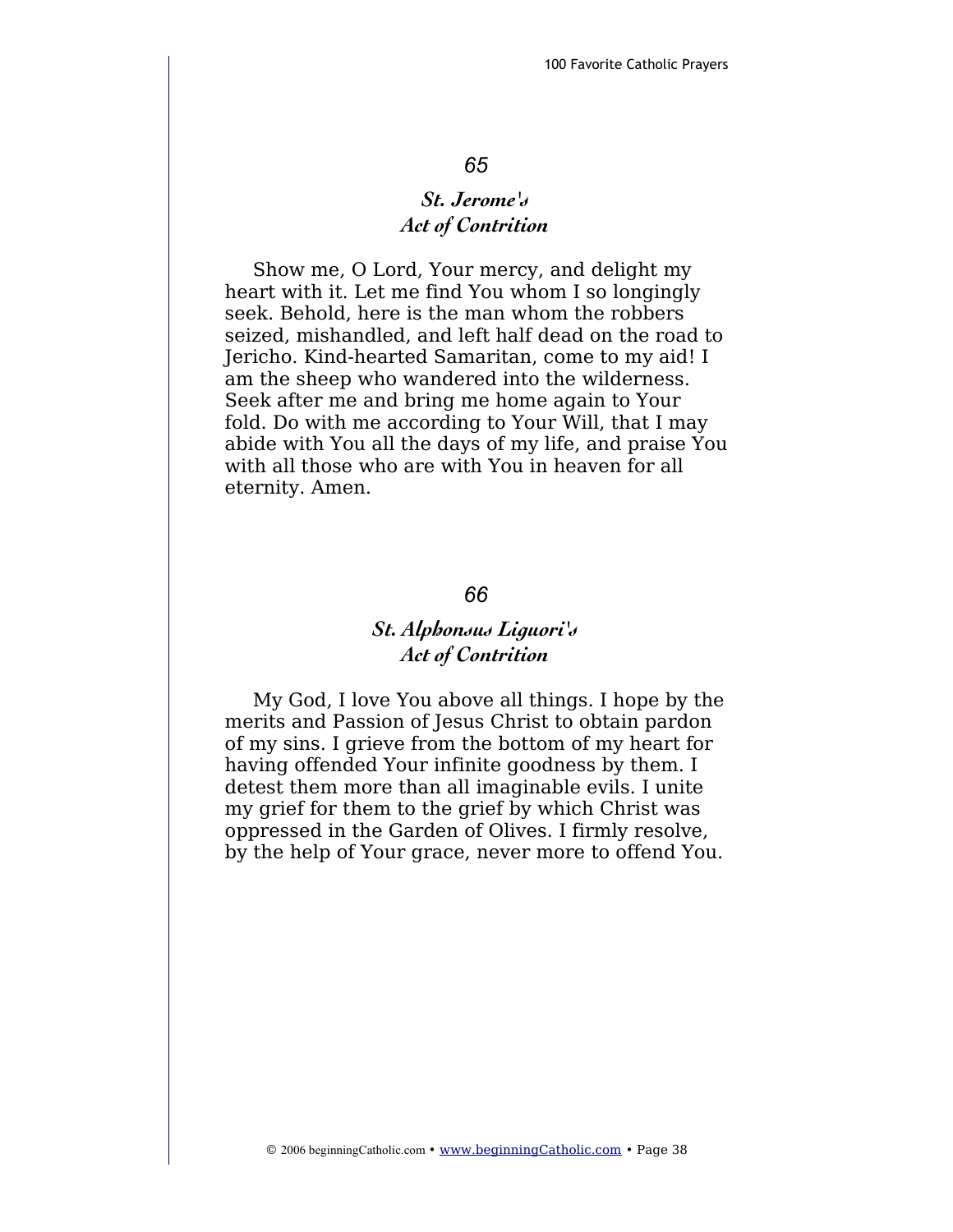Forgive me, O God, For disobeying Your Commandments, For turning away from You by sin, For bringing death to my soul by losing Your grace, For being so ungrateful to You when You have been so good to me, For wounding Your loving Heart, For nailing Jesus to the Cross by my sin.

I am sorry for my sins, not only because I should be punished for them, but above all because I have injured You, my God, who are so good. You deserve all my love.

I confess to Almighty God, to the Blessed Virgin Mary, to all the saints, and to the whole Church that I have sinned in thought, word, and deed, through my own fault.

Have mercy on me, O God! Forgive me my sins and bring me to everlasting life. Amen.

#### *68*

Forgive me my sins, my God, for the sake of Your holy Name. Save my soul, which You have redeemed with Your Precious Blood. Behold, I resign myself to Your mercy and entrust myself into Your hands. Deal with me according to Your goodness, not according to my wickedness. Amen.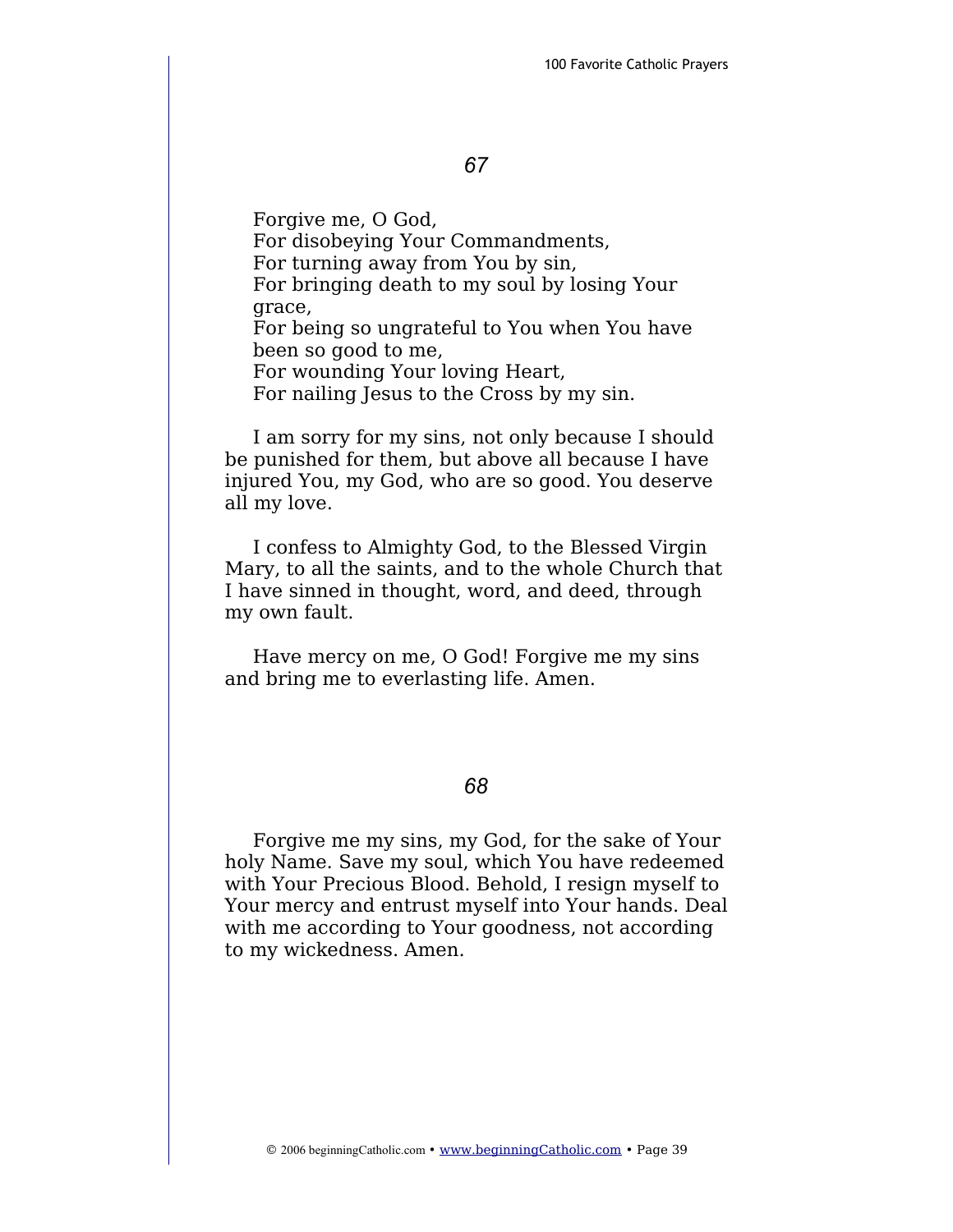Heavenly Father, in shame I appear before You and Your whole heavenly court, humbly admitting my unfaithfulness and ingratitude. With my whole heart I acknowledge that You created me out of a deep, personal love for me. You did not need me for Your happiness, but You wanted to make me eternally happy with You in Your eternal glory. How numerous are the gifts of body and soul which You have bestowed on me! With more than a mother's care You have watched over Your ungrateful child for all the years of my life.

O Lord, in spite of Your loving kindness towards me, I have disregarded Your holy Will and followed my own evil desires. Had I treated any man as I have treated You, my God, he would long since have turned away from me in anger and disgust. But Your care for me never ceases. Though I have neglected and ignored You, You have continued to love me with an infinite love.

Dear God, it grieves me bitterly that my soul has remained unresponsive to the tender and generous love of Your fatherly Heart. I am firmly resolved, with the help of Your grace, to make amends for my many acts of ingratitude and to dedicate all my love to You forever.

Do not judge me, O Lord, according to what I deserve but according to Your infinite mercy, which is greater than all my guilt. Look upon me with that tender love with which You have so loved mankind as to give Your only-begotten Son for our salvation. Cleanse me with His Blood and renew my soul with the graces of His Redemption. Be merciful to me, O God, and draw my heart to Yourself that I may be truly sorry for all my sins.

Amen.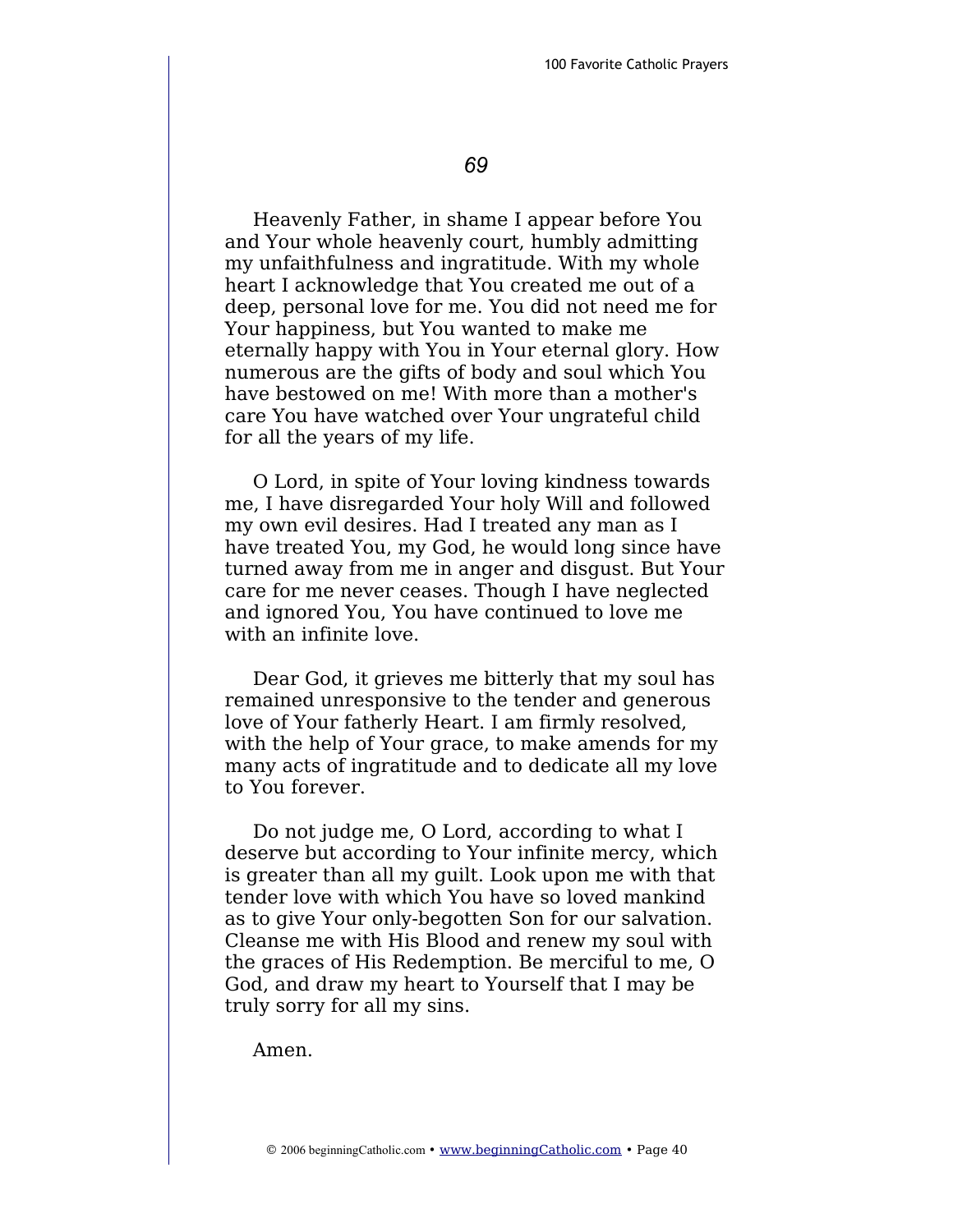#### *Prayers for Amendment & Conversion*

*70*

My Lord and my God, You know my weakness. I fail to do the good that I wish, but I do the evil that I do not wish. How often have I resolved to give up sin; yet I have fallen back into my evil ways! I have been too weak to fight against temptation and dangerous occasions of sin. My heart was divided between You and the world, between Your holy laws and my evil desires.

I cannot change the past, for it already rests in Your mercy, but I will labor more earnestly in the future for the salvation of my soul. You said that every tree that does not bear good fruit shall be cut down and cast into the fire. I am firmly resolved, O Lord, to avoid all dangerous occasions, to make up for my past sins, and to do away with all bitterness and unkindness.

My God, I leave the past to Your mercy, the present to Your love, and the future to Your Providence. Amen.

#### *71*

My loving Jesus, out of the grateful love I have for You, and to make reparation for my unfaithfulness to grace, I give You my heart, and I consecrate myself entirely to You. With Your help I am determined never to sin again.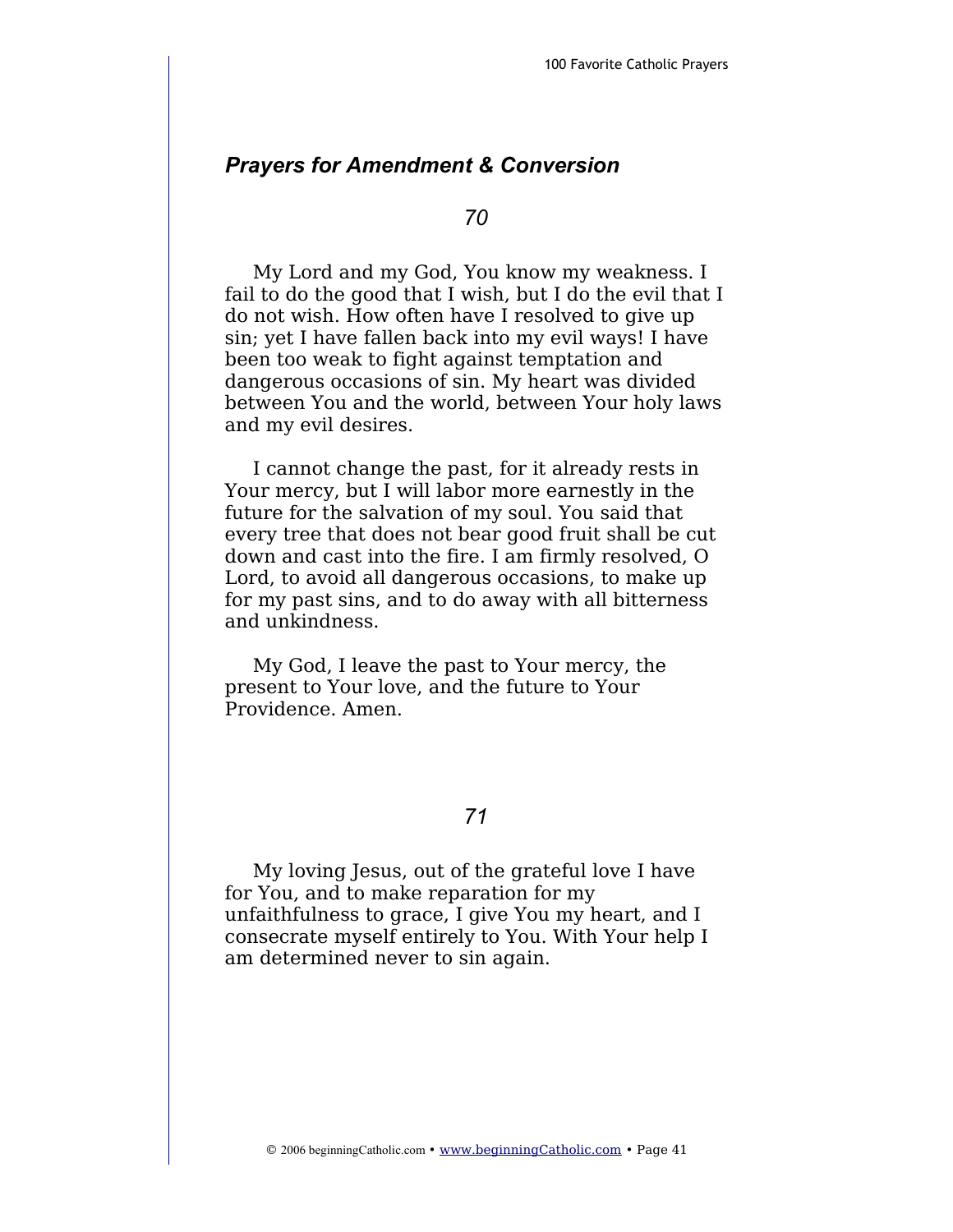#### *Prayers for Mercy, And Help In Temptation*

*72*

Help me, O Lord, for I am weak. Strengthen my resolutions and give me sufficient grace to overcome the evil promptings of my nature. Never permit me to wound You again by my sins. Refresh my soul that I may become strong in my determination to perform the duties of my state of life properly and fearlessly. Through Your divine grace, without which I can do nothing, help me to live a good life, die a happy death, save my immortal soul, and be happy with You for all eternity in heaven. Amen.

#### *73*

O Lord, do not deal with us according to our sins which we have committed, nor according to our wickedness.

#### *74*

O Lord, do not remember our former wickedness, and be merciful and forgive our sins for the sake of Your holy Name.

#### *75*

From all sin deliver me, O Lord.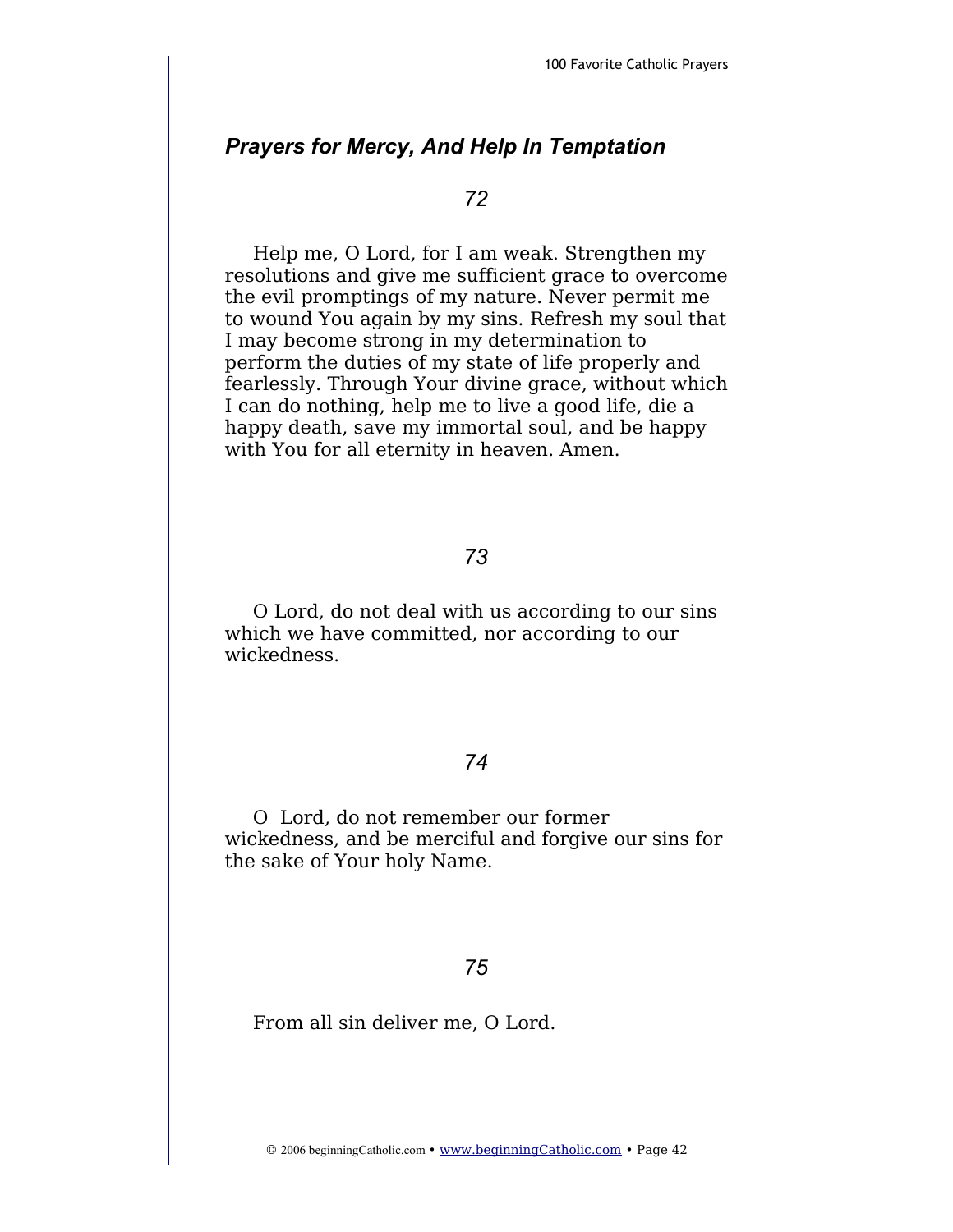Lord, I fear Your justice; I implore Your mercy. Do not deliver me to everlasting pains, but grant that I may possess You in eternal joys.

#### *77*

Holy Trinity, one God, have mercy on us.

#### *78*

O God, be merciful to me a sinner.

#### *79*

Lord Jesus Christ, Son of the living God, have mercy on me, a sinner.

*80*

My Jesus, mercy.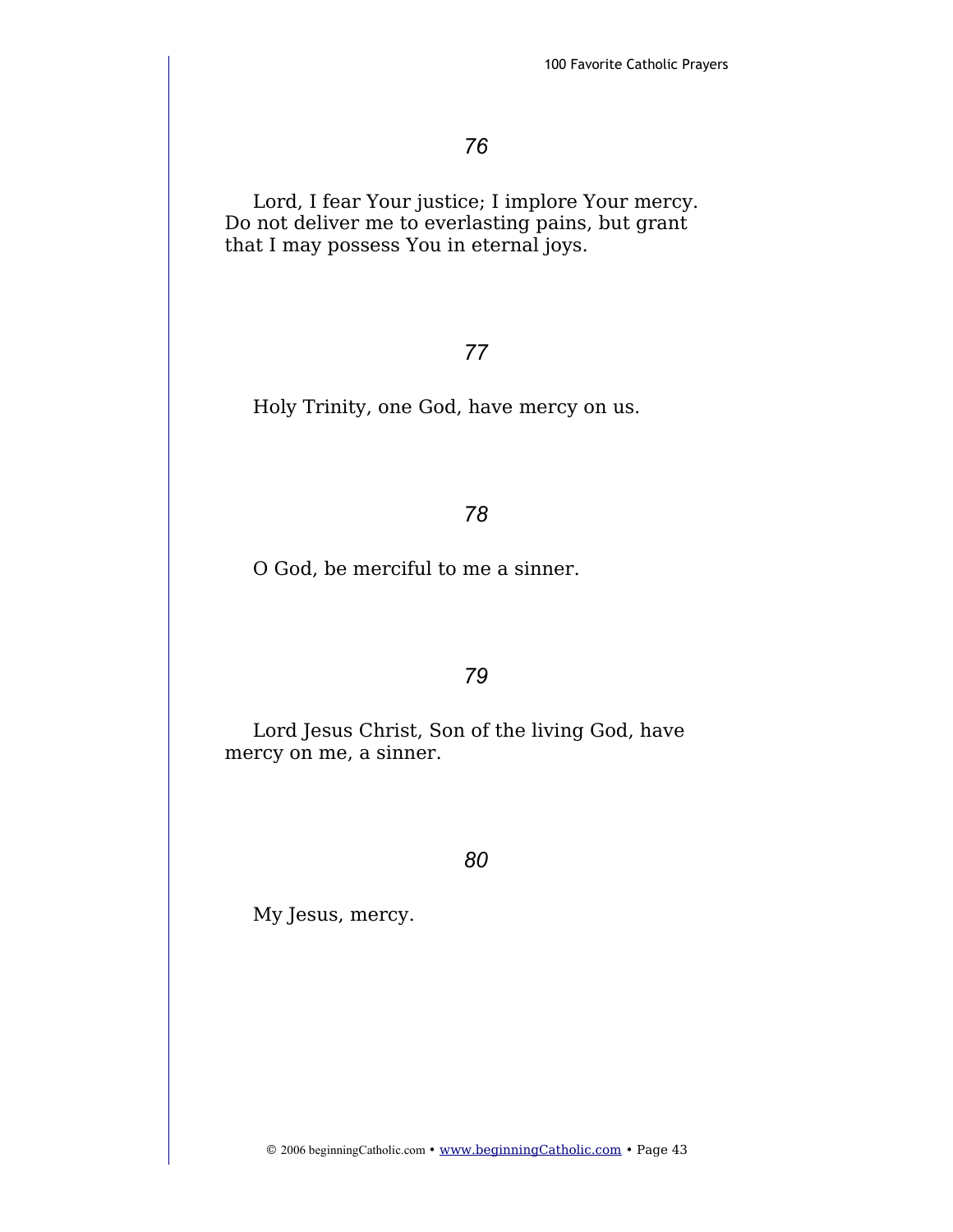Sweetest Jesus, be not my Judge, but my Saviour.

#### *82*

Jesus, Son of David, have mercy on me.

#### *83*

Deliver me, O Lord, from my enemies.

#### *84*

Lord, I am my own enemy when I seek my peace apart from You.

#### *85*

Lamb of God, who takes away the sins of the world, grant us Your peace.

#### *86*

Sweetest Jesus, hide me in Your Sacred Heart. Do

© 2006 beginningCatholic.com • [www.beginningCatholic.com](http://www.beginningCatholic.com/) • Page 44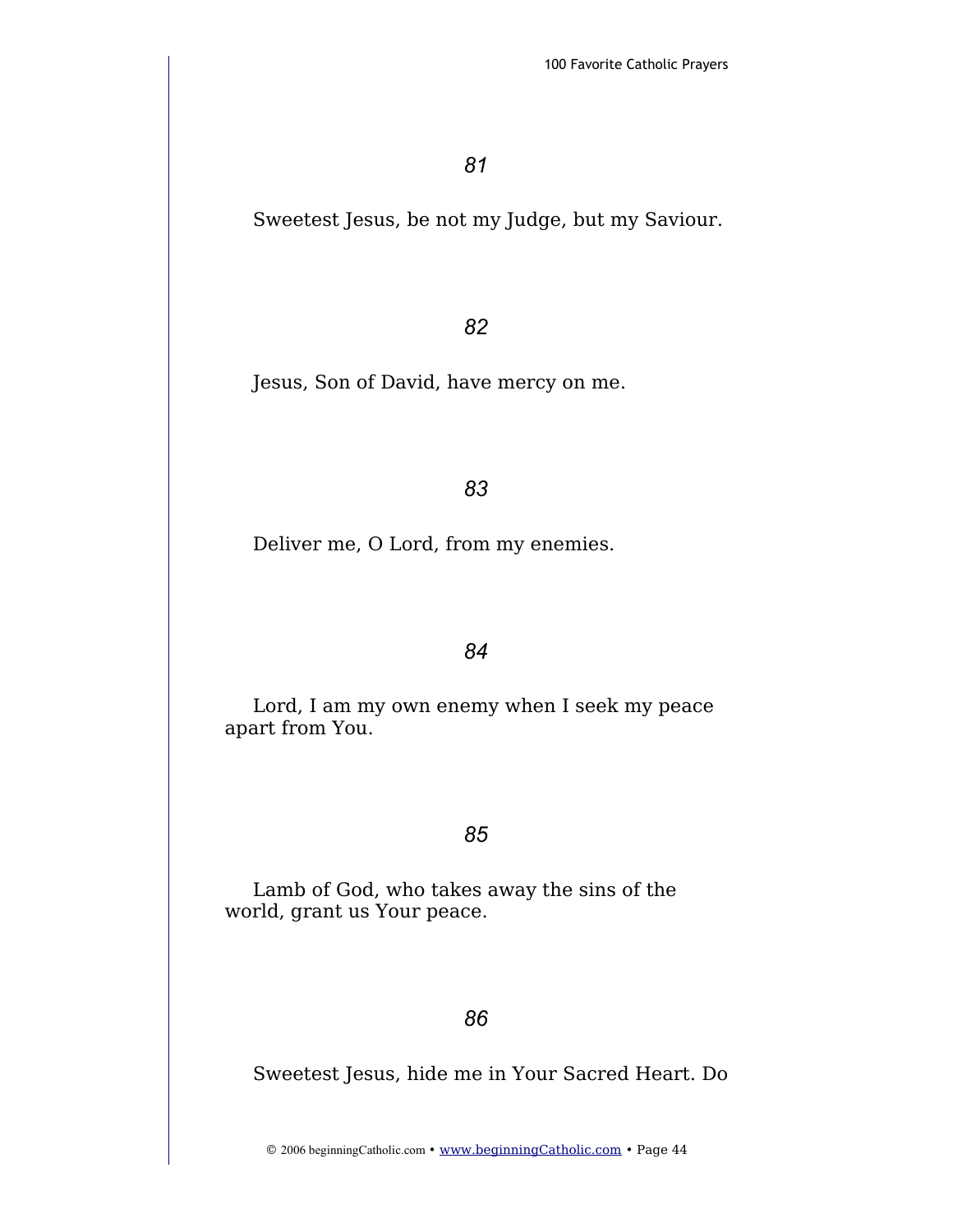not permit me ever to be separated from You. Defend me from the evil foe.

#### *87*

Lord Jesus,

Through Your infant cries when You were born for me in the manger; Through Your tears when You died for me on the Cross; Through Your love as You live for me in the tabernacle:

Have mercy on me and save me.

#### *88*

Lord Jesus Christ, deliver me from all my sins and from every evil. Make me ever keep Your commandments and never allow me to be separated from You.

#### *89*

Virgin Mother of God, when you Stand before the face of the Lord, remember to speak favorable things in our behalf that He may turn away His just anger from us.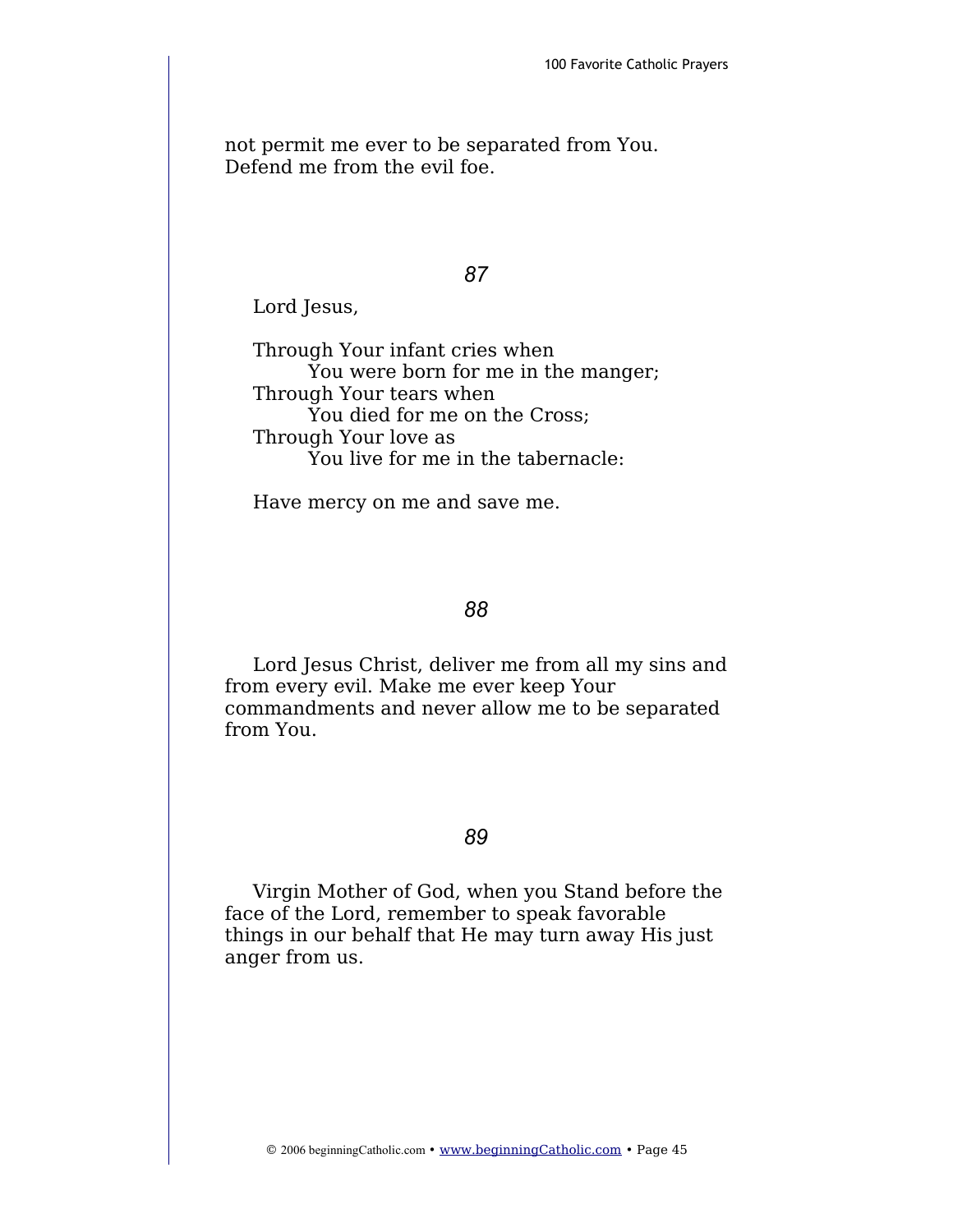You are my Mother, Virgin Mary. Keep me safe lest I ever offend your dear Son, and obtain for me the grace to please Him always and in all things.

#### *91*

Mother of mercy, pray for us.

#### *92*

My Mother, deliver me from mortal sin.

Hail Mary... (three times)

#### *93*

Holy Mary, deliver us from the pains of hell.

#### *94*

Mary, Mother of grace and Mother of mercy, protect us from our enemy, and receive us at the hour of our death.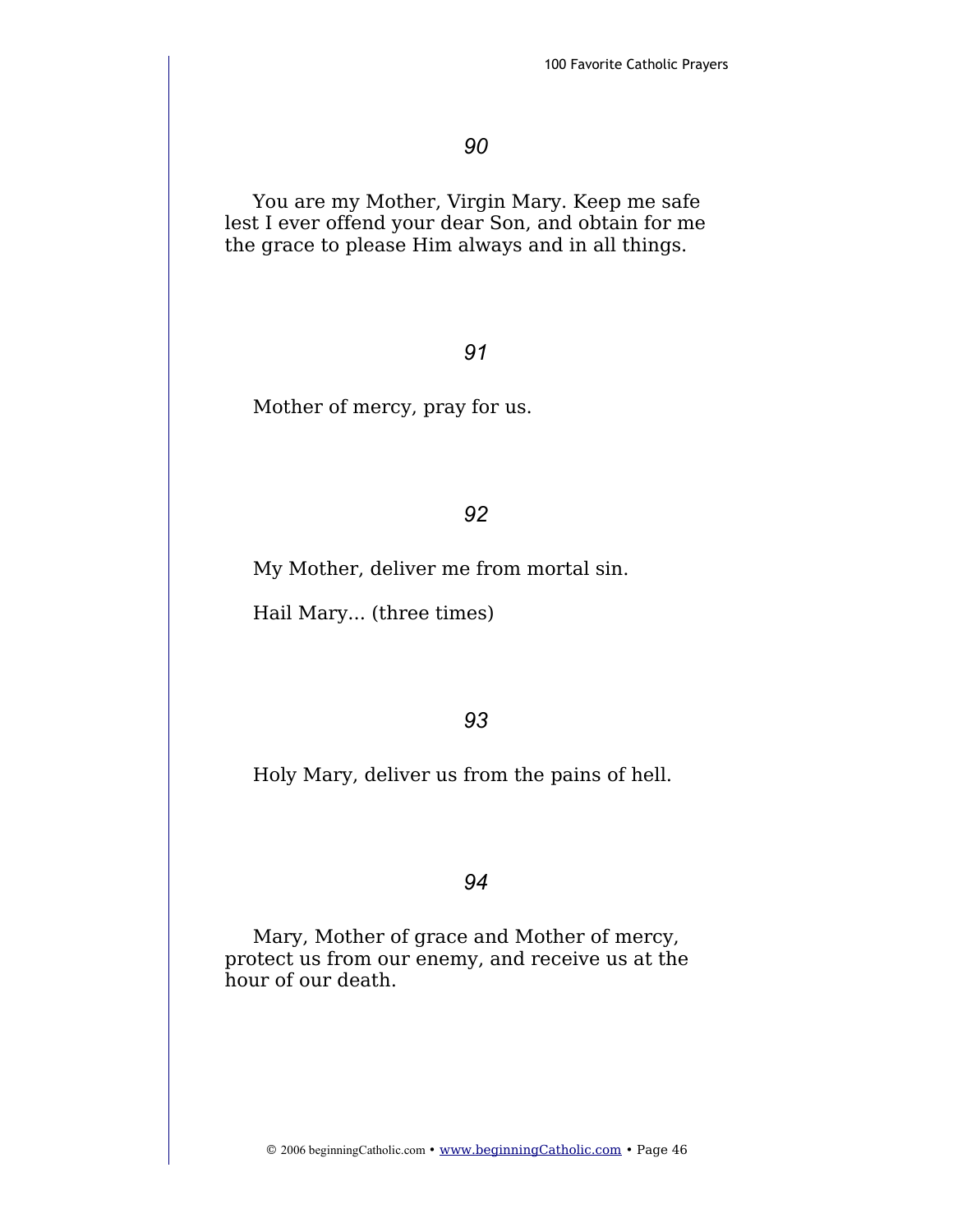Holy Mary, Virgin Mother of God, intercede for me.

*96*

Mary, Virgin Mother of God, pray to Jesus for me.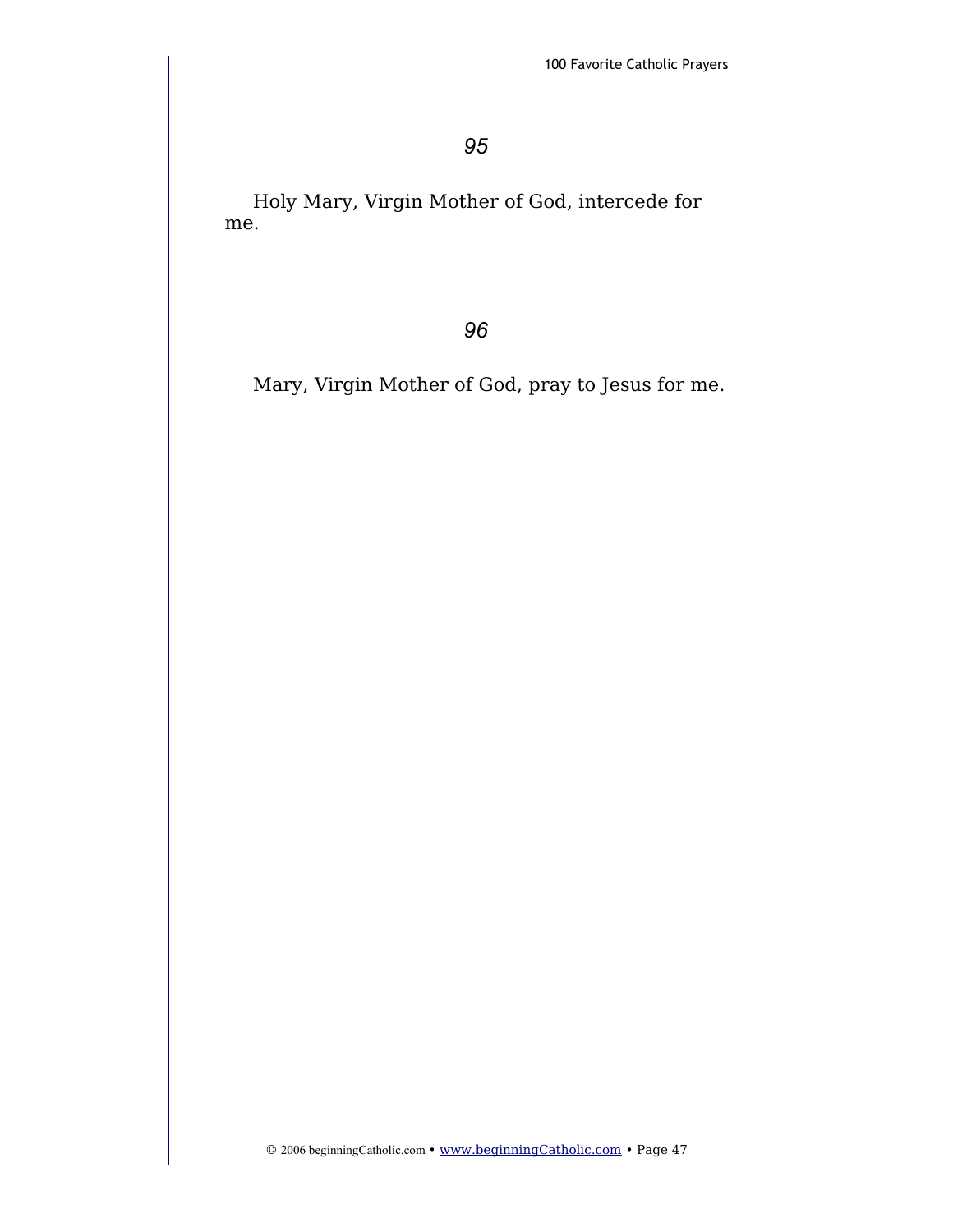# **Other Devotional Prayers**

This final section contains several classic prayers that should be a part of every collection of Prayers.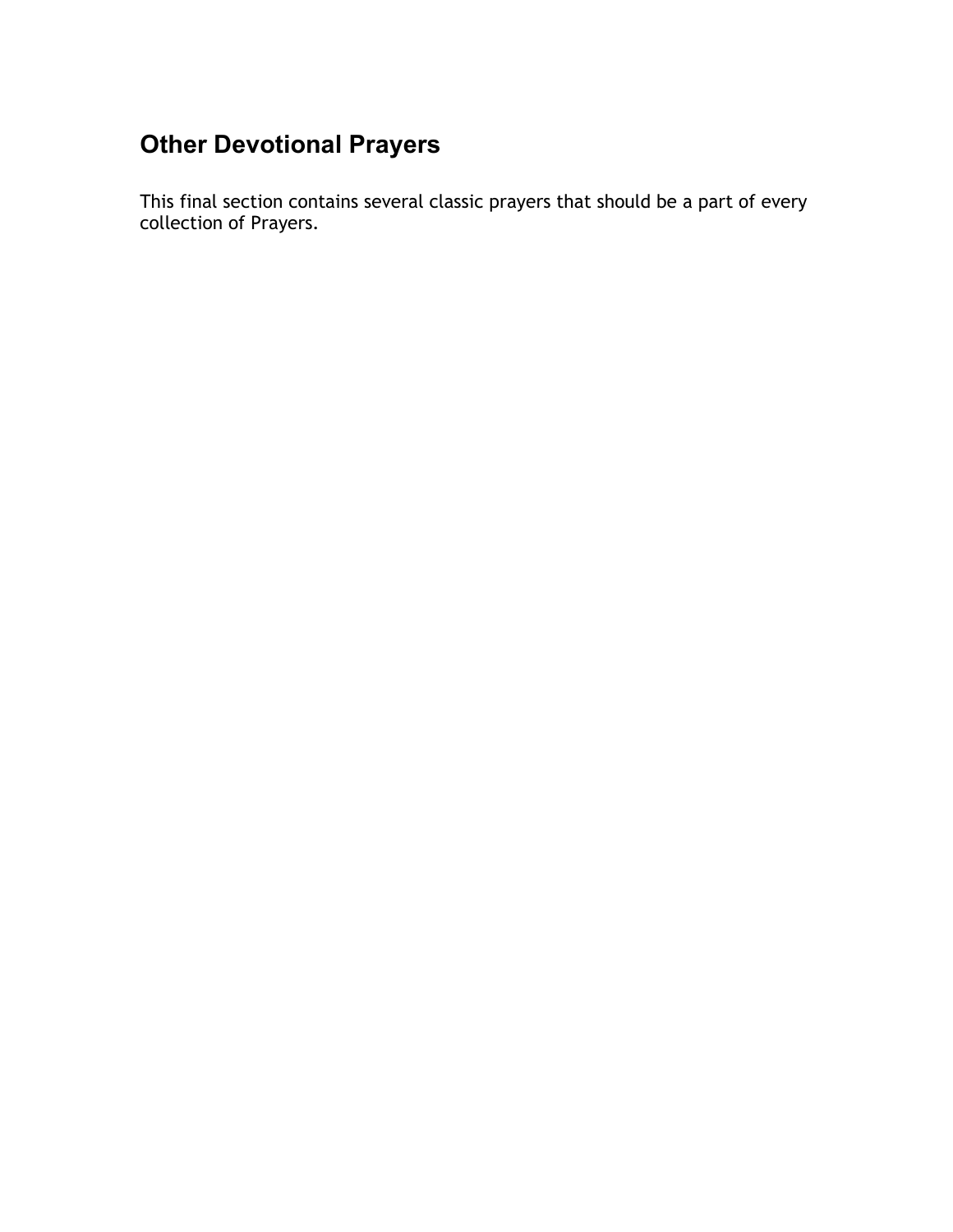Teach me, teach me, dearest Jesus, In Thine own sweet loving way, All the lessons of perfection I must practice day by day.

Teach me meekness, dearest Jesus, Of Thine own the Counterpart; Not in words and actions only, But the meekness of the heart.

Teach humility, sweet Jesus, To this poor proud heart of mine, Which yet wishes, O my Jesus, To be modeled after Thine.

Teach me fervor, dearest Jesus, To comply with every grace, So as never to look backwards, Never slacken in the race.

Teach me poverty, sweet Jesus, That my heart may never cling To whatever love might sever it From my Saviour and my King.

Teach me chastity, sweet Jesus, That my every day may see Something added to the likeness That my soul should bear to Thee.

Teach obedience, dearest Jesus, Such as was Thy daily food In Thy toilsome earthly journey From the cradle to the rood.

Teach Thy Heart to me, dear Jesus, Is my fervent final prayer; For all beauties and perfections Are in full perfection there.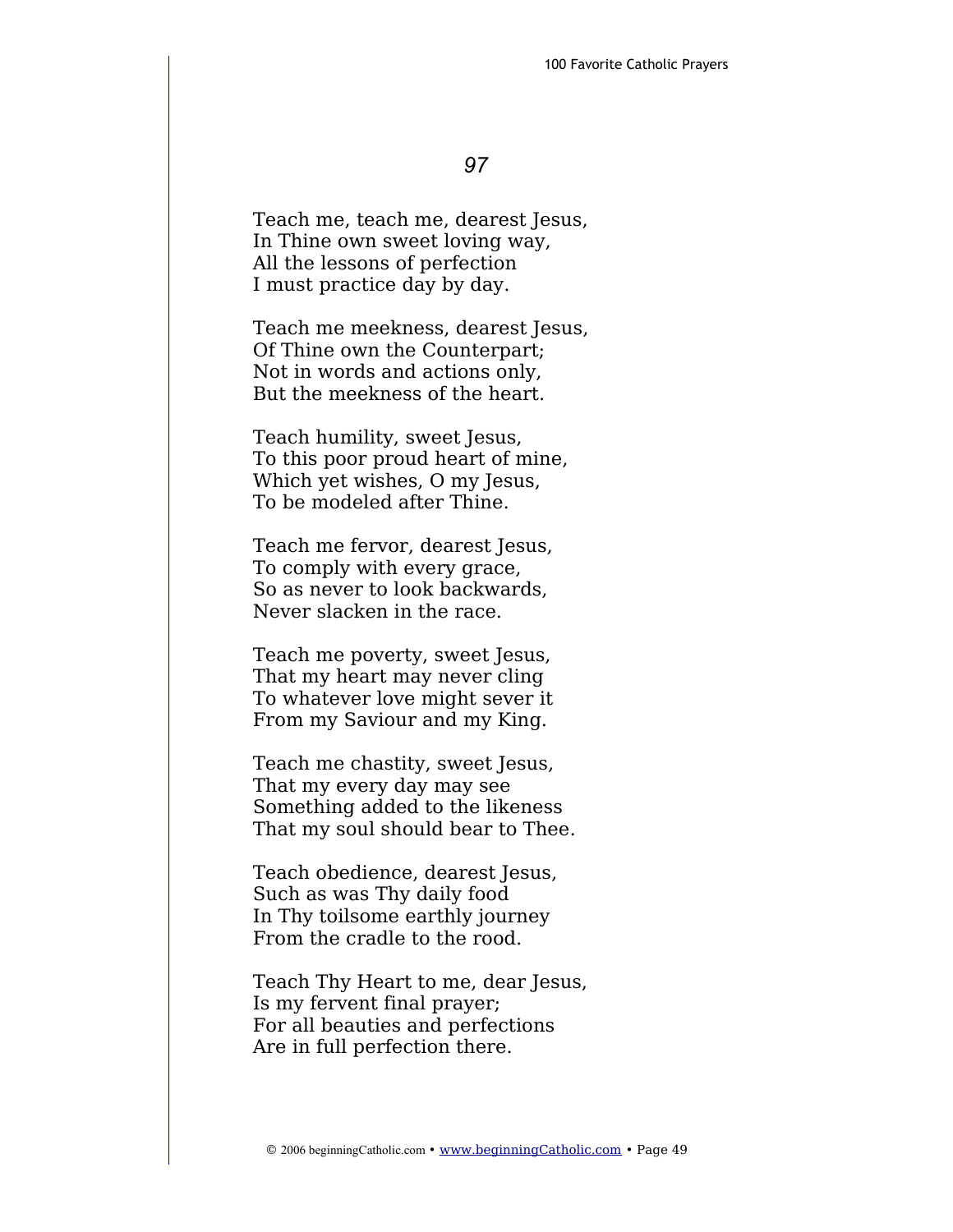#### *Prayer before a Crucifix*

Look down upon me, good and gentle Jesus, while before Your face I humbly kneel, and with burning soul pray and beseech You to fix deep in my heart lively sentiments of faith, hope, and charity, true contrition for my sins, and a firm purpose of amendment; while I contemplate with great love and tender pity Your five wounds, Pondering over them within me, calling to mind the words which David, Your prophet, said of You, my good Jesus: "They have pierced my hands and my feet; they have numbered all my bones."

#### *99*

#### *Prayer to Christ, The King*

O Christ Jesus, I acknowledge You King of the Universe. All that has been created has been made for You. Exercise upon me all Your rights. I renew my baptismal promises, renouncing Satan and all his works and empty promises. I promise to live a good Christian life and to do all in my power to procure the triumph of the rights of God and Your Church.

Divine Heart of Jesus, I offer You my poor actions in order to obtain that all hearts may acknowledge Your sacred Royalty, and that thus the reign of Your peace may be established throughout the universe. Amen.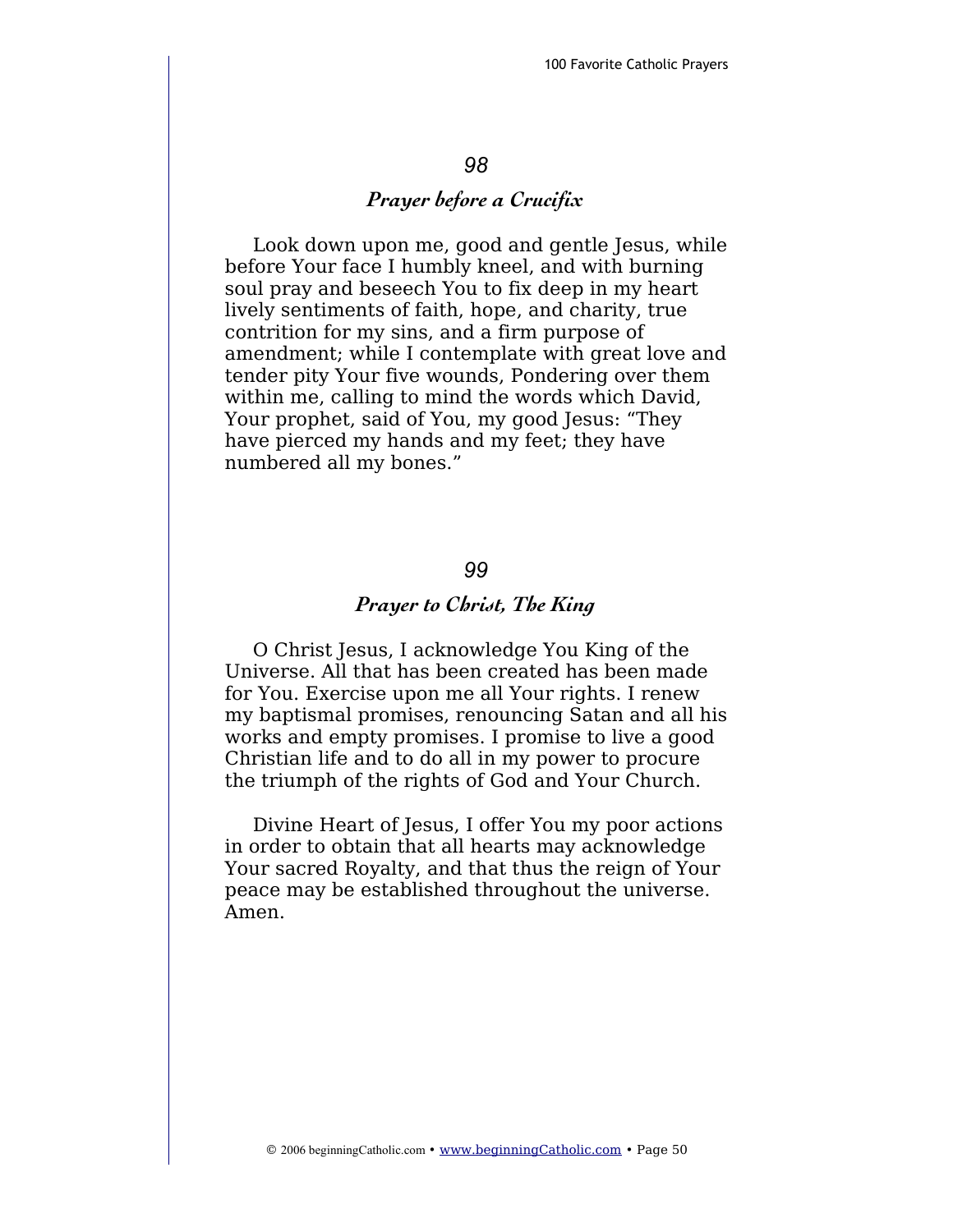#### *Anima Christi*

Soul of Christ, sanctify me. Body of Christ, save me. Blood of Christ, inebriate me. Water from the side of Christ, wash me. Passion of Christ, strengthen me. O Good Jesus, hear me. Within Your wounds hide me. Suffer me not to be separated from You. From the malicious enemy defend me. In the hour of my death call me. And bid me come to You, That with Your saints I may praise You, Forever and ever.

Amen.